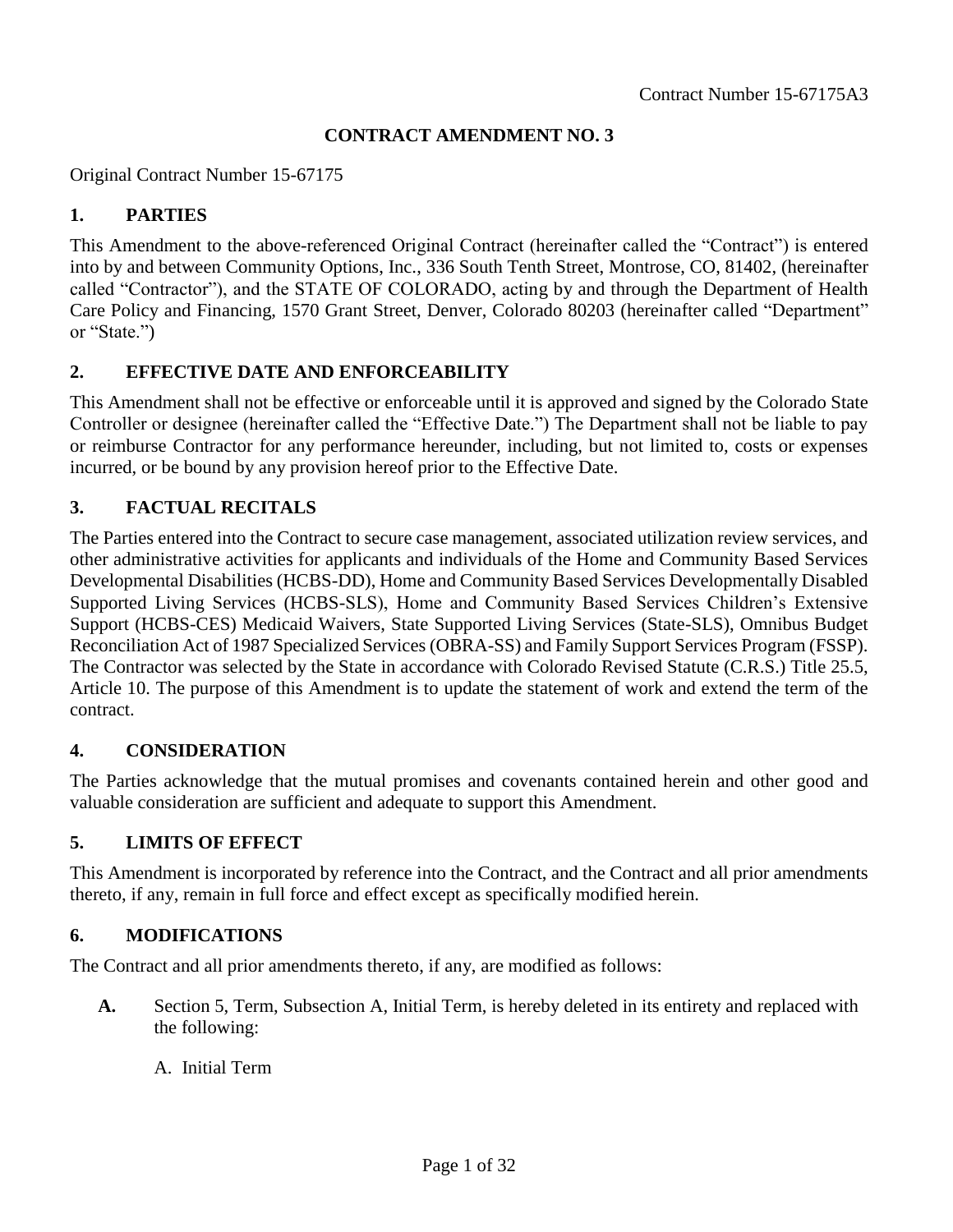The Parties' respective performances under this Contract shall commence on the later of either the Effective Date or July 1, 2017. This Contract shall expire on June 30, 2018, unless sooner terminated or further extended as specified elsewhere herein.

- **B.** Section 7, Payments to Contractor, Subsection A, Maximum Amount, is hereby deleted in its entirety and replaced with the following:
	- A. Maximum Amount

The maximum amount payable statewide for all CCB Contractors under this Contract for State Programs and Medicaid Programs is shown in the following table, as determined by the Department from available funds.

Payments to Contractors for Medicaid Programs are limited to the number of authorized enrollments authorized by the Department in accordance with Exhibit A. The maximum amount payable by the Department statewide for multiple Contractors is:

| State Program State Fiscal Year 2014-15    | \$21,122,712.28  |
|--------------------------------------------|------------------|
| Medicaid Program State Fiscal Year 2014-15 | \$4,507,104.00   |
| State Program State Fiscal Year 2015-16    | \$21,840,297.00  |
| Medicaid Program State Fiscal Year 2015-16 | \$4,416,349.00   |
| State Program State Fiscal Year 2016-17    | \$20,249,749.00  |
| Medicaid Program State Fiscal Year 2016-17 | \$4,635,310.00   |
| State Program State Fiscal Year 2017-18    | \$20,341,902.00  |
| Medicaid Program State Fiscal Year 2017-18 | \$5,255,829.00   |
| <b>Total for All State Fiscal Years</b>    | \$102,369,252.28 |

**C.** Exhibit A, Statement of Work, is hereby deleted in its entirety and replaced with Exhibit A3, Statement of Work, attached hereto and incorporated by reference into the Agreement. All references within the Agreement to Exhibit A or A-2, shall be deemed to reference to Exhibit A3.

# **7. START DATE**

This Amendment shall take effect on the later of its Effective Date or July 1, 2017.

# **8. ORDER OF PRECEDENCE**

Except for the Special Provisions and the HIPAA Business Associates Addendum, in the event of any conflict, inconsistency, variance, or contradiction between the provisions of this Amendment and any of the provisions of the Contract, the provisions of this Amendment shall in all respects supersede, govern, and control. The most recent version of the Special Provisions incorporated into the Contract or any amendment shall always control other provisions in the Contract or any amendments.

# **9. AVAILABLE FUNDS**

Financial obligations of the state payable after the current fiscal year are contingent upon funds for that purpose being appropriated, budgeted, or otherwise made available to the Department by the federal government, state government and/or grantor.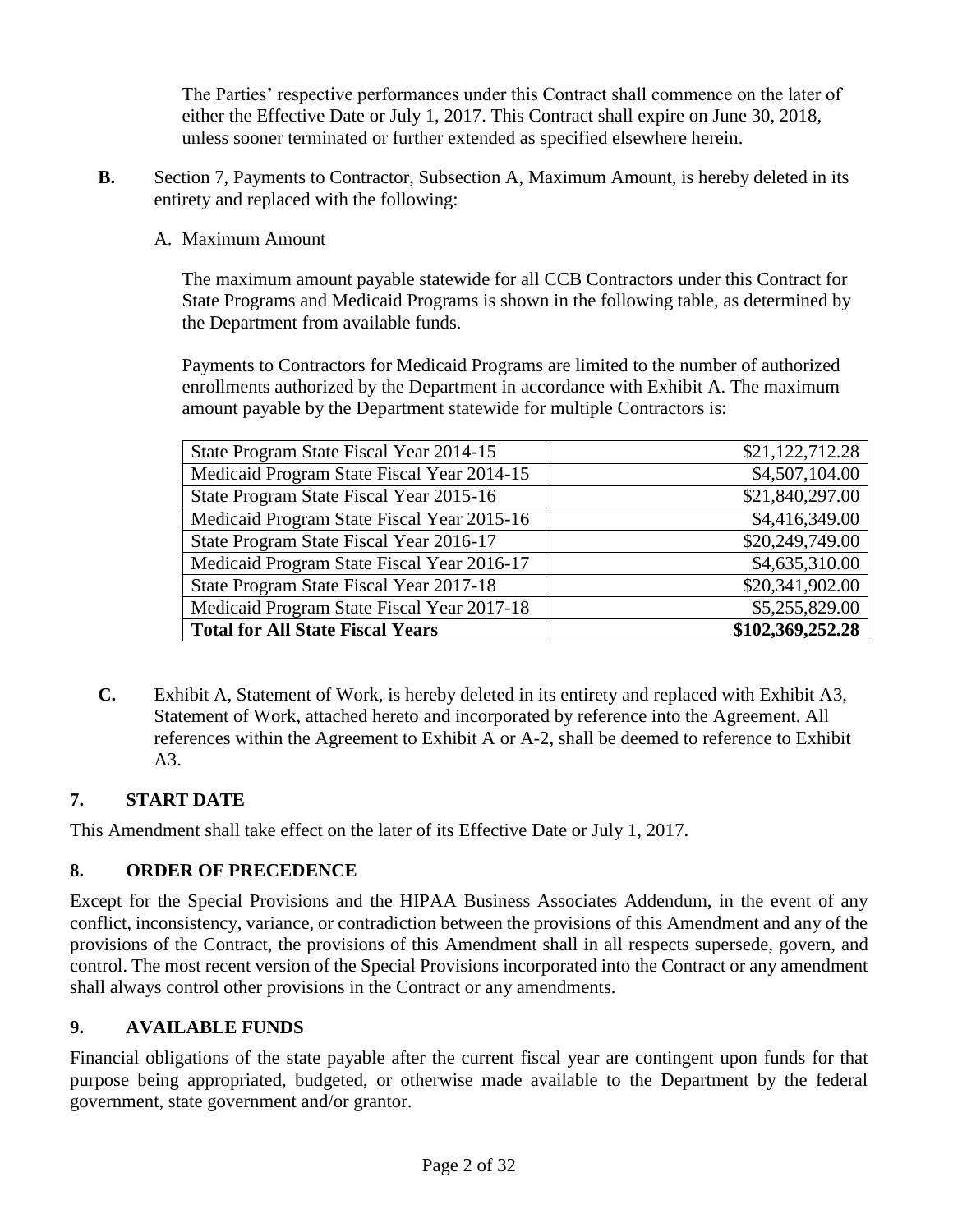Contract Number 15-67175A3

#### THE PARTIES HERETO HAVE EXECUTED THIS AMENDMENT

Persons signing for Contractor hereby swear and affirm that they are authorized to act on Contractor's behalf and acknowledge that the State is relying on their representations to that effect.

|       | <b>CONTRACTOR:</b><br>Community Options, Inc.         |       | <b>STATE OF COLORADO:</b><br>John W. Hickenlooper, Governor |
|-------|-------------------------------------------------------|-------|-------------------------------------------------------------|
| By:   |                                                       | By:   |                                                             |
|       | Signature of Authorized Officer                       |       | Susan E. Birch, MBA, BSN, RN                                |
|       |                                                       |       | <b>Executive Director</b>                                   |
|       |                                                       |       | Department of Health Care Policy and                        |
| Date: | 42/17                                                 | Date: | Financing                                                   |
|       | Lomas J. Turner<br>Printed Name of Authorized Officer |       | LEGAL REVIEW:<br>John W. Suthers, Attorney General          |
|       | Executive Director                                    | By:   |                                                             |
|       | Printed Title of Authorized Officer                   | Date: |                                                             |

#### ALL CONTRACTS REQUIRE APPROVAL BY THE STATE CONTROLLER

CRS §24-30-202 requires the State Controller to approve all State Contracts. This Contract is not valid until signed and dated below by the State Controller or delegate. Contractor is not authorized to begin performance until such time. If Contractor begins performing prior thereto, the State of Colorado is not obligated to pay Contractor for such performance or for any goods and/or services provided hereunder.

STATE/CONTROLLER: Robert Jaros, CPA, MBA, JD By: Health, Care Policy and Financing Date: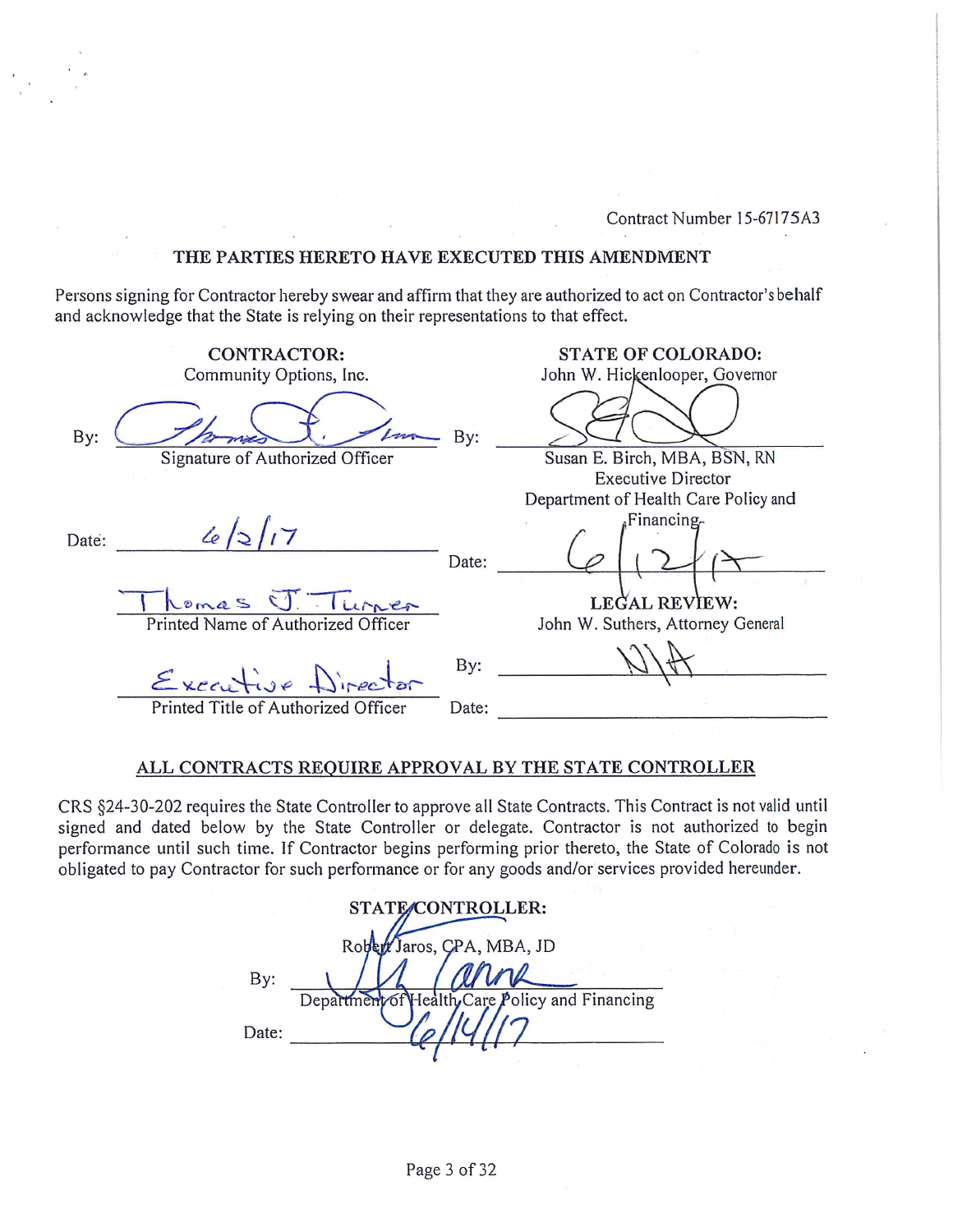# **EXHIBIT A-2, STATEMENT OF WORK**

#### **SECTION 1.0 TERMINOLOGY**

#### **1.1. ACRONYMS, ABBREVIATIONS AND OTHER TERMINOLOGY**

- 1.1.1. Acronyms, abbreviations and other terminology are defined at their first occurrence in this Contract. The following list is provided to assist the reader in understanding acronyms, abbreviations and terminology used throughout this document.
- 1.1.1.1. Adult Supported Living Services State funded Adult Supported Living Services augment available support for those individuals who either can live independently with limited supports, or who, if they need extensive support, are getting that support from other sources, such as family. Supported Living Services (SLS) provide the necessary assistance and support to meet the daily living and safety needs of adults who remain responsible for their own living arrangements (including room and board expenses). Additional requirements regarding Adult Supported Living Services are found at 10 CCR 2505-10, section 8.609.1.
- 1.1.1.2. Business Day Any day in which the Department is open and conducting business, but shall not include weekend days or any day on which the Department observes one of the following holidays:
- $1.1.1.2.1.$ New Year's Day.
- $1.1.1.2.2.$ Martin Luther King, Jr. Day.
- $1.1.1.2.3.$ Washington-Lincoln Day (also referred to as President's Day).
- $1.1.1.2.4.$ Memorial Day.
- $1.1.1.2.5.$ Independence Day.
- $1.1.1.2.6.$ Labor Day.
- $1.1.1.2.7.$ Columbus Day.
- $1.1.1.2.8.$ Veterans' Day.
- $1.1.1.2.9.$ Thanksgiving Day.
- $1.1.1.2.10.$ Christmas Day.
- 1.1.1.3. Business Interruption Any event that disrupts the Contractor's ability to complete the Work for a period of time, and may include, but is not limited to a Disaster, power outage, strike, loss of necessary personnel or computer virus.
- 1.1.1.4. Case Management Coordination of services provided for persons with intellectual and developmental disabilities that consists of facilitating enrollment; locating, coordinating, and monitoring needed developmental disabilities services; and coordinating with other nondevelopmental disabilities funded services, such as medical, social, educational, and other services to ensure non-duplication of services and monitor the effective and efficient provision of services across multiple funding sources. Case Management under this Contract is funded with General Fund.
- 1.1.1.5. Client Any individual eligible for or enrolled in the Colorado Medicaid program or State Programs identified in this Contract, as Determined by the Department.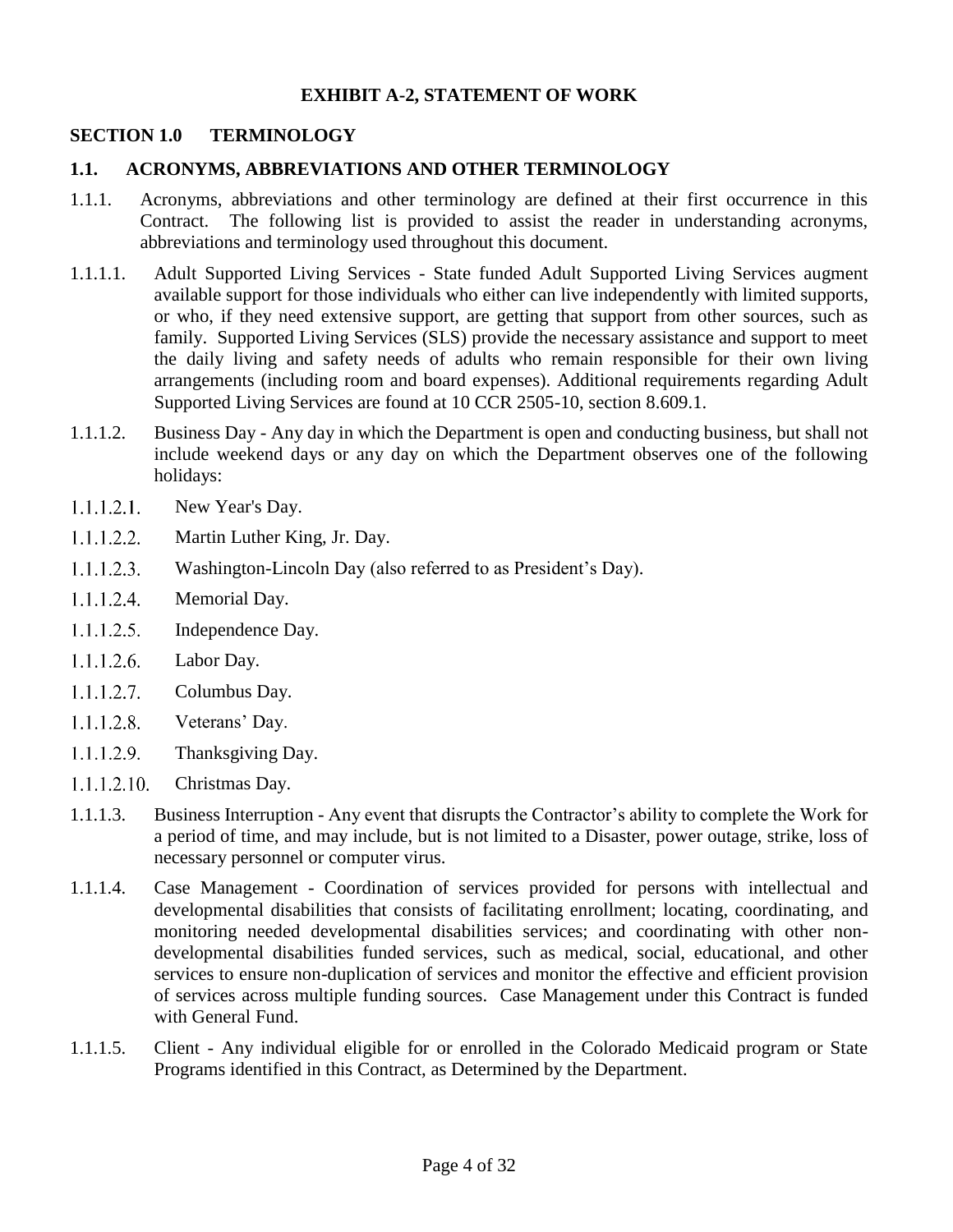- 1.1.1.6. Closeout Period The period beginning on the earlier of ninety (90) days prior to the end of the last renewal year of the Contract or notice by the Department of non-renewal and ending on the day that the Department has accepted the final deliverable for the Closeout Period and has determined that the final transition is complete.
- 1.1.1.7. Critical Incident Incidents of persons receiving services or incidents involving staff, volunteers or contractors that include mistreatment, abuse, neglect, exploitation, serious injury, medical crisis, missing person, death, restraint, and incidents involving unusual occurrences.
- 1.1.1.8. Critical Incident Reporting System (CIRS) is the web-based database operated by the Department where critical incident information involving individuals receiving services and/or staff providing services is entered. Data entered into the database is reviewed by the Department to ensure adequate critical incident management.
- 1.1.1.9. Disaster An event that makes it impossible for the Contractor to perform the Work out of its regular facility, and may include, but is not limited to, natural disasters, fire or terrorist attacks.
- 1.1.1.10. Functional Needs Assessment A comprehensive face-to-face evaluation using the Uniform Long Term Care instrument and medical verification on the Professional Medical Information Page to determine if the client meets the level of care (LOC).
- 1.1.1.11. Incident An event where a person receiving services is injured, lost or missing, has a medical emergency, is hospitalized, becomes deceased, has errors in medication and has property stolen. Incidents also include reports that are unusual and require review, allegations of abuse, mistreatment, neglect or exploitation, and involves the use of safety control or emergency procedures.
- 1.1.1.12. Key Personnel Includes Executive Director, Chief Financial Officer, Licensed Medical Professional, and Case Management Director.
- 1.1.1.13. Operational Start Date The later of July 1, 2014 or when the Department authorizes the Contractor to begin fulfilling its obligations under the Contract.
- 1.1.1.14. Other Personnel Individuals and Subcontractors, in addition to Key Personnel, assigned to positions to complete tasks associated with the Work.
- 1.1.1.15. PHI Protected Health Information.
- 1.1.1.16. PMIP Professional Medical Information Page (PMIP) means the medical information form signed by a licensed medical professional used to verify the client needs institutional level of care; part of the ULTC 100.2 assessment.
- 1.1.1.17. Provider Any health care professional or entity that has been accepted as a provider in the Colorado Medicaid Program, as determined by the Department.
- 1.1.1.18. Quality Assurance The performance of activities related to the waiver Quality Improvement Strategy (QIS), as well as, the mechanisms for overall quality assurance and system improvement.
- 1.1.1.19. Quarter Four (4) distinct time periods during the state fiscal year. Quarter one (1) begins on July 1 and ends September 30. Quarter two (2) begins on October 1 and ends December 31. Quarter three (3) begins on January 1 and ends March 31. Quarter four (4) begins on April 1 and ends on June 30.
- 1.1.1.20. SFY State Fiscal Year. The twelve (12) month period beginning on July 1st of a year and ending on June 30th of the following year.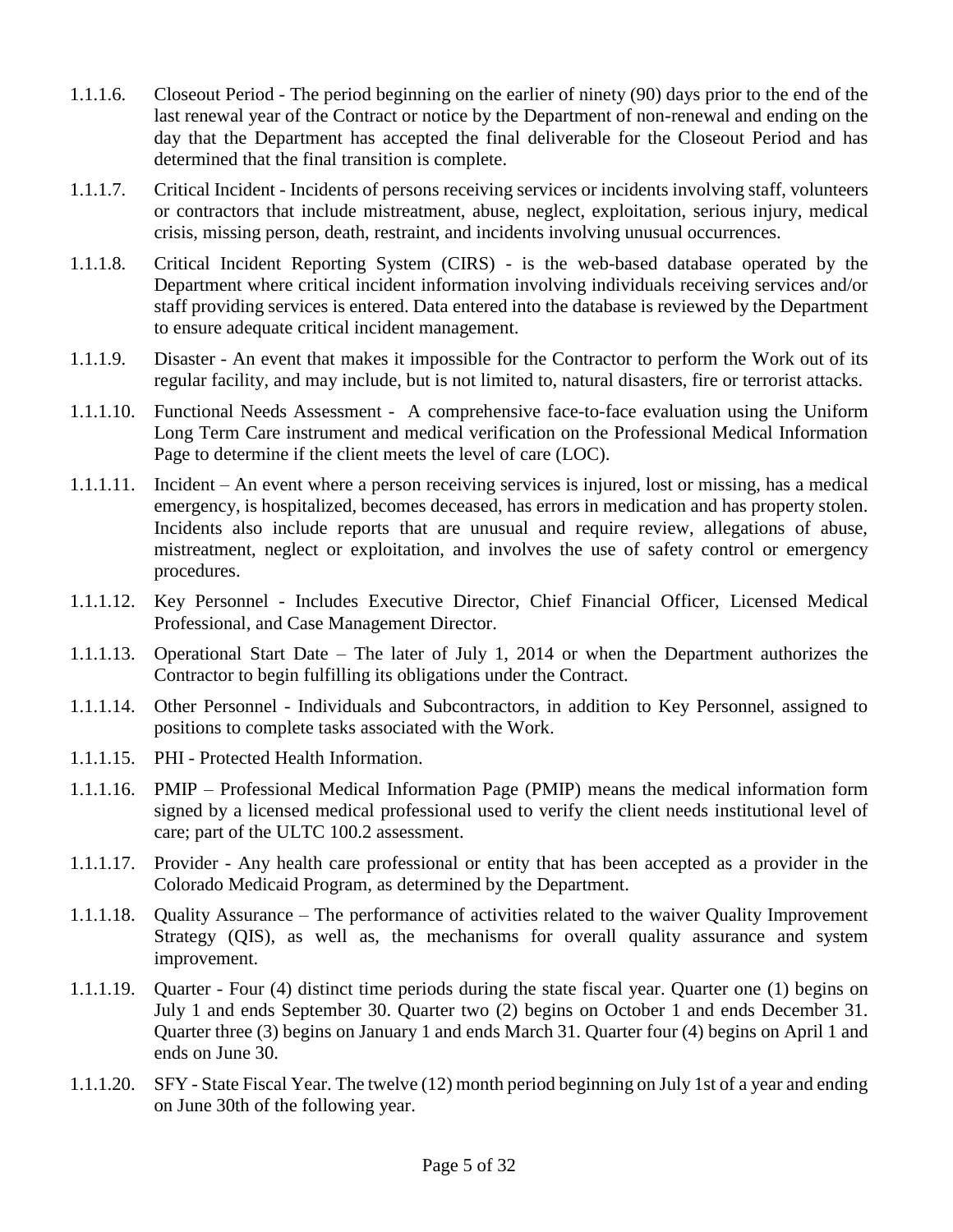- 1.1.1.21. Surcharge Any additional amount added by the Contractor, over and above the rate charged by the subcontractor to the Contractor, which would be shown on an individual's service plan or on encounter data service rates submitted to the Department.
- 1.1.1.22. Waiting List A list of otherwise eligible individuals established to manage selection of individuals' entrance into the waiver until approved capacity and funding become available. A list of otherwise eligible individuals established to manage selection of individual's entrance into the State General Fund programs until capacity and funding becomes available.

# **1.2. CONTRACTOR'S GENERAL REQUIREMENTS**

- 1.2.1. The Department will contract with only one (1) organization, the Contractor, and will work solely with that organization with respect to all tasks and deliverables to be completed, services to be rendered and performance standards to be met.
- 1.2.2. The Contractor may be privy to internal policy discussions, contractual issues, price negotiations, confidential medical information, Department financial information, and advance knowledge of legislation. In addition to all other confidentiality requirements of the Contract, the Contractor shall also consider and treat any such information as confidential and shall only disclose it in accordance with the terms of the Contract.
- 1.2.3. The Contractor shall work cooperatively with key Department staff and, if applicable, the staff of other Department contractors or other State agencies to ensure the completion of the Work. The Department may, in its sole discretion, use other contractors to perform activities related to the Work that are not contained in the Contract or to perform any of the Department's responsibilities. In the event of a conflict between the Contractor and any other Department contractor, the Department will resolve the conflict and the Contractor shall abide by the resolution provided by the Department.
- 1.2.4. The Contractor shall inform the Department, upon request, on current trends and provide information on new technologies in use that may impact the Contractor's responsibilities under this Contract.
- 1.2.5. Deliverables
- 1.2.5.1. All deliverables shall meet Department-approved format and content requirements. The Department will specify the number of copies and media for each deliverable.
- 1.2.5.2. Each deliverable will follow the deliverable submission process as follows:
- $1.2.5.2.1.$ The Contractor shall submit each deliverable to the Department for review and approval.
- $1.2.5.2.2.$ The Department will review the deliverable and may direct the Contractor to make changes to the deliverable. The Contractor shall make all changes within ten (10) Business Days following the Department's direction to make the change unless the Department provides a longer period in writing.
- 1.2.5.2.2.1. Changes the Department may direct include, but are not limited to, modifying portions of the deliverable, requiring new pages or portions of the deliverable, requiring resubmission of the deliverable or requiring inclusion of information that was left out of the deliverable.
- 1.2.5.2.2.2. The Department may also direct the Contractor to provide clarification or provide a walkthrough of each deliverable to assist the Department in its review. The Contractor shall provide the clarification or walkthrough as directed by the Department.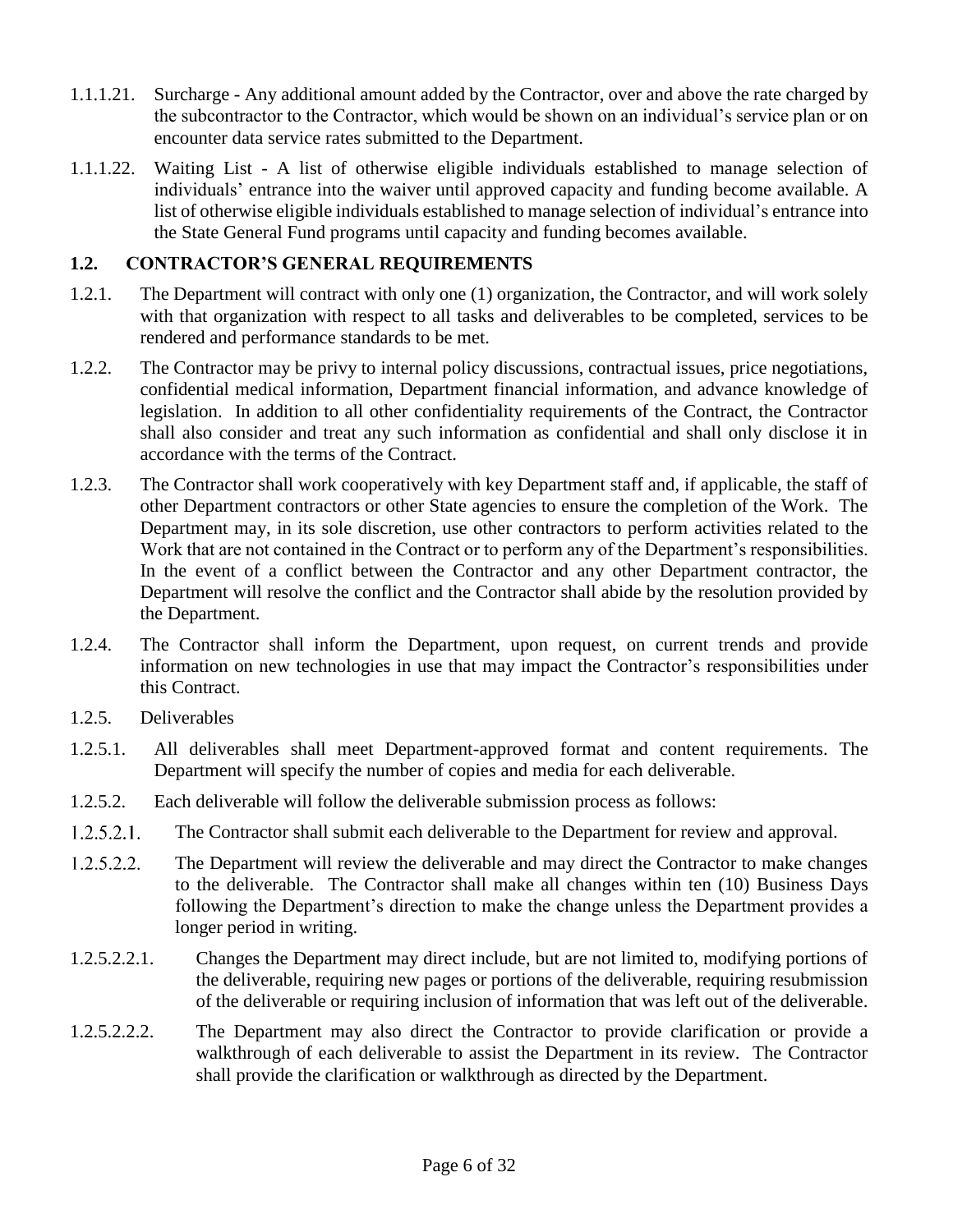- 1.2.5.3. The Contractor shall employ an internal quality control process to ensure that all deliverables, documents and calculations are complete, accurate, easy to understand and of high quality. The Contractor shall provide deliverables that, at a minimum, are responsive to the specific requirements for that deliverable, organized into a logical order, contain no spelling or grammatical errors, are formatted uniformly and contain accurate information and correct calculations. The Contractor shall retain all draft and marked-up documents and checklists utilized in reviewing deliverables for reference as directed by the Department.
- 1.2.5.4. In the event that any due date for a deliverable falls on a day that is not a Business Day, then the due date shall be automatically extended to the next Business Day, unless otherwise directed by the Department.
- 1.2.5.5. All due dates or timelines that reference a period of days, months or quarters shall be measured in calendar days, months and quarters unless specifically stated as being measured in Business Days or otherwise. All times stated in the Contract shall be considered to be in Mountain Time, adjusted for Daylight Saving Time as appropriate, unless specifically stated otherwise.
- 1.2.5.6. No deliverable, report, data, procedure or system created by the Contractor for the Department that is necessary to fulfilling the Contractor's responsibilities under the Contract, as determined by the Department, shall be considered proprietary.
- 1.2.5.7. If any deliverable contains ongoing responsibilities or requirements for the Contractor, such as deliverables that are plans, policies or procedures, then the Contractor shall comply with all requirements of the most recently approved version of that deliverable.
- $1.2.5.7.1.$ Any deliverable described as an update of another deliverable shall be considered a version of the original deliverable for the purposes of this subsection.
- 1.2.6. Stated Deliverables and Performance Standards
- 1.2.6.1. Any section within this Statement of Work headed with or including the term "DELIVERABLE" or "PERFORMANCE STANDARD" is intended to highlight a deliverable or performance standard contained in this Statement of Work and provide a clear due date for deliverables. The sections with these headings are not intended to expand or limit the requirements or responsibilities related to any deliverable or performance standard.
- 1.2.7. Communication Requirements
- 1.2.7.1. Communication with the Department
- $1.2.7.1.1.$ The Contractor shall enable all Contractor staff to exchange documents and electronic files with the Department staff in formats compatible with the Department's systems. The Department currently uses Microsoft Office 2013 and/or Microsoft Office 365 for PC. If the Contractor uses a compatible program that is not the system used by the Department, then the Contractor shall ensure that all documents or files delivered to the Department are completely transferrable and reviewable, without error, on the Department's systems.
- 1.2.7.2. Communication with Clients, Providers and Other Entities
- $1, 2, 7, 2, 1$ . The Contractor shall create a Communication Plan that includes, but is not limited to, all of the following:
- 1.2.7.2.1.1. A description of how the Contractor will communicate to Clients any changes to the services those Clients will receive or how those Clients will receive the services.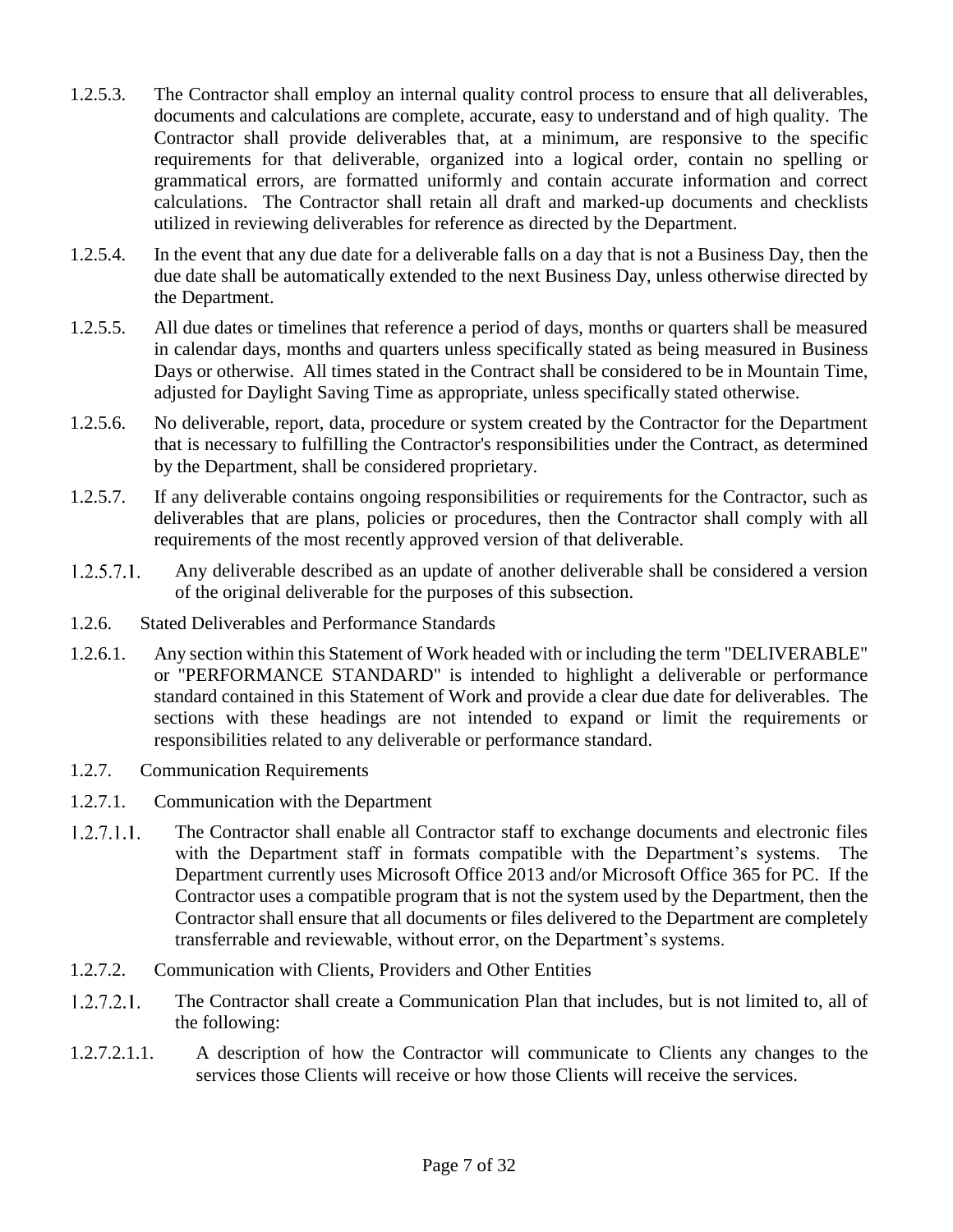- 1.2.7.2.1.2. A description of the communication methods, including things such as email lists, newsletters and other methods, the Contractor will use to communicate with Providers and Subcontractors.
- 1.2.7.2.1.3. The specific means of immediate communication with Clients and a method for accelerating the internal approval and communication process to address urgent communications or crisis situations.
- 1.2.7.2.1.4. A general plan for how the Contractor will address communication deficiencies or crisis situations, including how the Contractor will increase staff, contact hours or other steps the Contractor will take if existing communication methods for Clients or Providers are insufficient.
- 1.2.7.2.1.5. A listing of the following individuals within the Contractor's organization, that includes cell phone numbers and email addresses:
- 1.2.7.2.1.5.1. An individual who is authorized to speak on the record regarding the Work, the Contract or any issues that arise that are related to the Work.
- 1.2.7.2.1.5.2. An individual who is responsible for any website or marketing related to the Work.
- 1.2.7.2.1.5.3. Back-up communication staff that can respond in the event that the other individuals listed are unavailable.
- $1, 2, 7, 2, 2,$ The Contractor shall deliver the Communication Plan to the Department for review and approval.
- 1.2.7.2.2.1. DELIVERABLE: Communication Plan
- 1.2.7.2.2.2. DUE: Within forty-five (45) Business Days after the Effective Date
- $1.2.7.2.3.$ The Contractor shall review its Communication Plan on an annual basis and determine if any changes are required to account for any changes in the Work, in the Department's processes and procedures or in the Contractor's processes and procedures. The Contractor shall submit an Annual Communication Plan Update that contains all changes from the most recently approved prior Communication Plan, Annual Communication Plan Update or Interim Communication Plan Update or shall note that there were no changes.
- 1.2.7.2.3.1. DELIVERABLE: Annual Communication Plan Update
- 1.2.7.2.3.2. DUE: Annually, by July 15th of each year
- $1, 2, 7, 2, 4$ The Department may request a change to the Communication Plan at any time to account for any changes in the Work, in the Department's processes and procedures or in the Contractor's processes and procedures, or to address any communication related deficiencies determined by the Department. The Contractor shall modify the Communication Plan as directed by the Department and submit an Interim Communication Plan Update containing all changes directed by the Department.
- 1.2.7.2.4.1. DELIVERABLE: Communication Plan Update
- 1.2.7.2.4.2. DUE: Within thirty (30) Business Days following the receipt of the request from the Department, unless the Department allows for a longer time in writing.
- 1.2.8. Business Continuity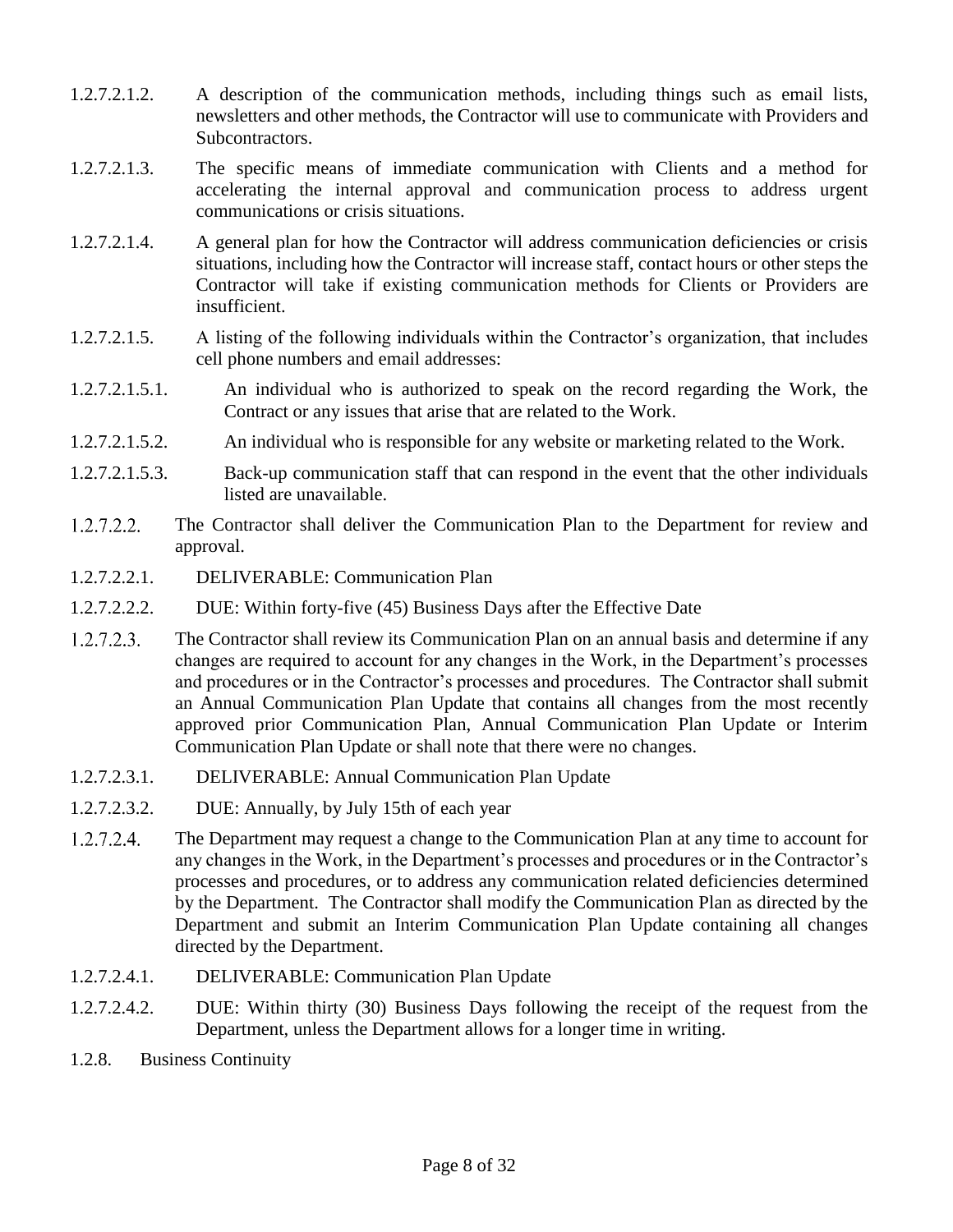- 1.2.8.1. The Contractor shall create a Business Continuity Plan that the Contractor will follow in order to continue operations after a Disaster or a Business Interruption. The Business Continuity Plan shall include, but is not limited to, all of the following:
- $1.2.8.1.1.$ How the Contractor will replace staff that has been lost or is unavailable during or after a Business Interruption so that the Work is performed in accordance with the Contract.
- How the Contractor will back-up all information necessary to continue performing the Work,  $1.2.8.1.2.$ so that no information is lost because of a Business Interruption.
- 1.2.8.1.2.1. In the event of a Disaster, the plan shall also include how the Contractor will make all information available at its back-up facilities.
- How the Contractor will minimize the effects on Clients of any Business Interruption.  $1.2.8.1.3.$
- How the Contractor will communicate with the Department during the Business Interruption  $1.2.8.1.4.$ and points of contact within the Contractor's organization the Department can contact in the event of a Business Interruption.
- $1.2.8.1.5.$ Planned long-term back-up facilities out of which the Contractor can continue operations after a Disaster.
- The time period it will take to transition all activities from the Contractor's regular facilities  $1.2.8.1.6.$ to the back-up facilities after a Disaster.
- 1.2.8.2. The Contractor shall deliver the Business Continuity Plan to the Department for review and approval.
- $1.2.8.2.1.$ DELIVERABLE: Business Continuity Plan
- $1.2.8.2.2.$ DUE: Within forty-five (45) Business Days after the Effective Date
- 1.2.8.3. The Contractor shall review its Business Continuity Plan at least semi-annually and update the plan as appropriate to account for any changes in the Contractor's processes, procedures or circumstances. The Contractor shall submit an Updated Business Continuity Plan that contains all changes from the most recently approved prior Business Continuity Plan or Updated Business Continuity Plan or shall note that there were no changes.
- $1.2.8.3.1.$ DELIVERABLE: Updated Business Continuity Plan
- DUE: Semi-annually, By July  $15<sup>th</sup>$  and January  $15<sup>th</sup>$  of each year  $1.2.8.3.2.$
- 1.2.8.4. In the event of any Business Interruption, the Contractor shall implement its most recently approved Business Continuity Plan or Updated Business Continuity Plan immediately after the Contractor becomes aware of the Business Interruption. In that event, the Contractor shall comply with all requirements, deliverables, timelines and milestones contained in the implemented plan.
- 1.2.9. Long-Range Plan
- $1.2.9.1.1.$ The Contractor shall submit an annual long-range plan or annual update to that plan for its designated service area pursuant to 10 CCR 2505-10, section 8.601.1 (c).
- 1.2.9.1.1.1. DELIVERABLE: Long-Range Plan
- 1.2.9.1.1.2. DUE: Within forty-five (45) Business Days after the Effective Date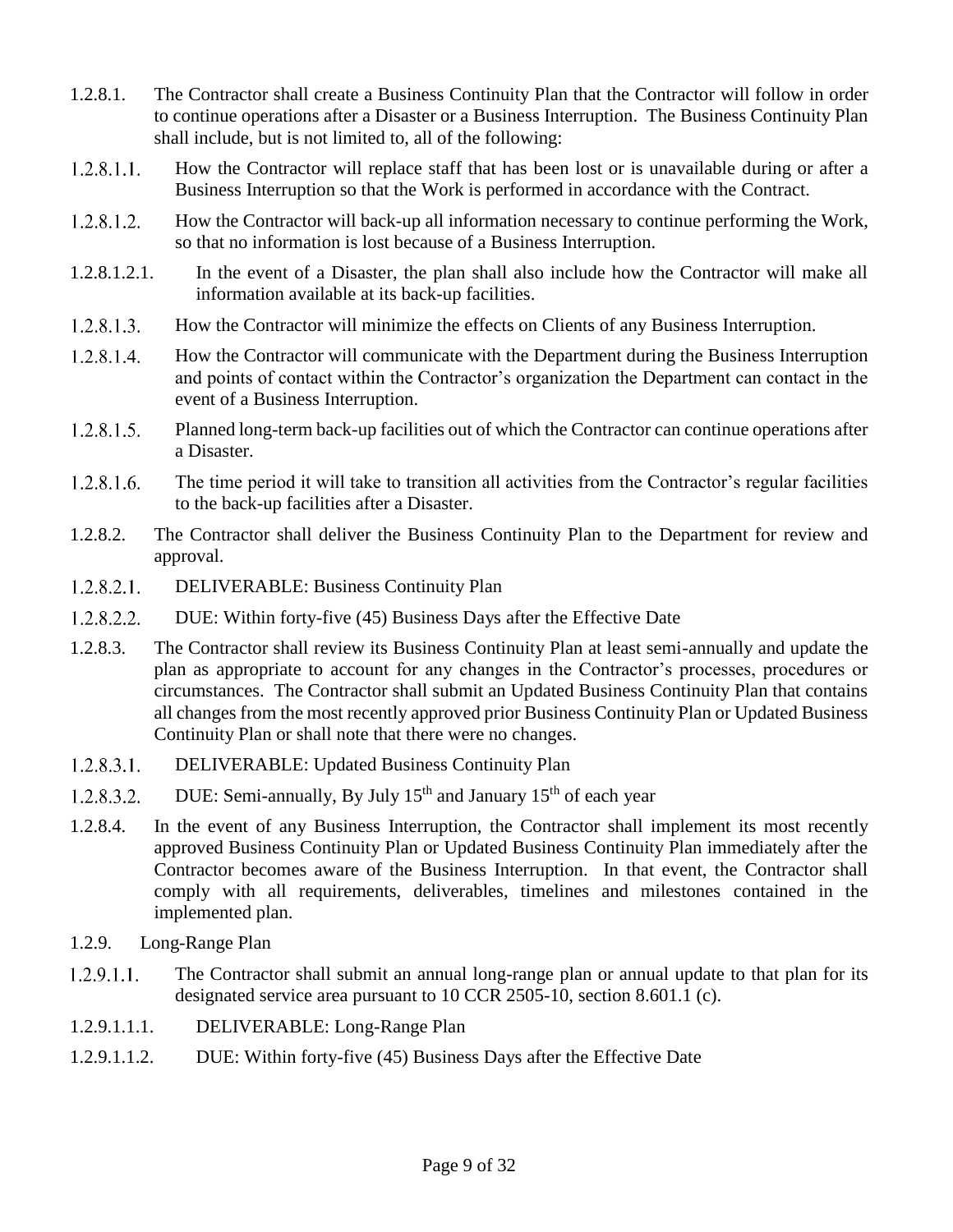- The Contractor shall review its Long-Range Plan on an annual basis and determine if any  $1.2.9.1.2.$ changes are required to account for any changes in the Work, in the Department's processes and procedures or in the Contractor's processes and procedures. The Contractor shall submit an Annual Long-Range Plan Update that contains all changes from the most recently approved prior Long-Range Plan, Annual Long-Range Plan Update or Interim Long-Range Plan Update or shall note that there were no changes.
- 1.2.9.1.2.1. DELIVERABLE: Updated Long-Range Plan
- 1.2.9.1.2.2. DUE: Annually, By July  $15<sup>th</sup>$  of each year
- 1.2.10. Performance Reviews
- 1.2.10.1. The Department may conduct performance reviews or evaluations of the Contractor in relation to the Work performed under the Contract.
- 1.2.10.2. The Department may work with the Contractor in the completion of any performance reviews or evaluations or the Department may complete any or all performance reviews or evaluations independently, at the Department's sole discretion.
- 1.2.10.3. The Contractor shall provide all information necessary for the Department to complete all performance reviews or evaluations, as determined by the Department, upon the Department's request. The Contractor shall provide this information regardless of whether the Department decides to work with the Contractor on any aspect of the performance review or evaluation.
- 1.2.10.4. The Department may conduct these performance reviews or evaluations at any point during the term of the Contract, or after termination of the Contract for any reason.
- 1.2.10.5. The Department may make the results of any performance reviews or evaluations available to the public, or may publicly post the results of any performance reviews or evaluations.
- 1.2.11. Renewal Options
- 1.2.11.1. The Department may, within its sole discretion, choose to not exercise any renewal option in the Contract for any reason. If the Department chooses to not exercise an option, it may reprocure the performance of the Work in its sole discretion.
- 1.2.12. Department System Access
- 1.2.12.1. In the event that the Contractor requires access to any Department computer system to complete the Work, the Contractor shall have and maintain all hardware, software and interfaces necessary to access the system without requiring any modification to the Department's system. The Contractor shall follow all Department policies, processes and procedures necessary to gain access to the Department's systems.
- 1.2.13. Contractor and Community Partner Protocols
- 1.2.13.1. The Contractor shall comply with written protocols, provided by the Department, between the Contractor and community partners and service providers that outline how the Contractor will work together with these partners to coordinate care and better serve Department enrollees. As applicable, the protocols shall address partnerships with:
- $1, 2, 13, 1, 1,$ Behavioral Health Organizations (BHO)
- $1, 2, 13, 1, 2.$ Regional Care Collaborative Organizations (RCCO)
- $1, 2, 13, 1, 3,$ Single Entry Point Agencies (SEP)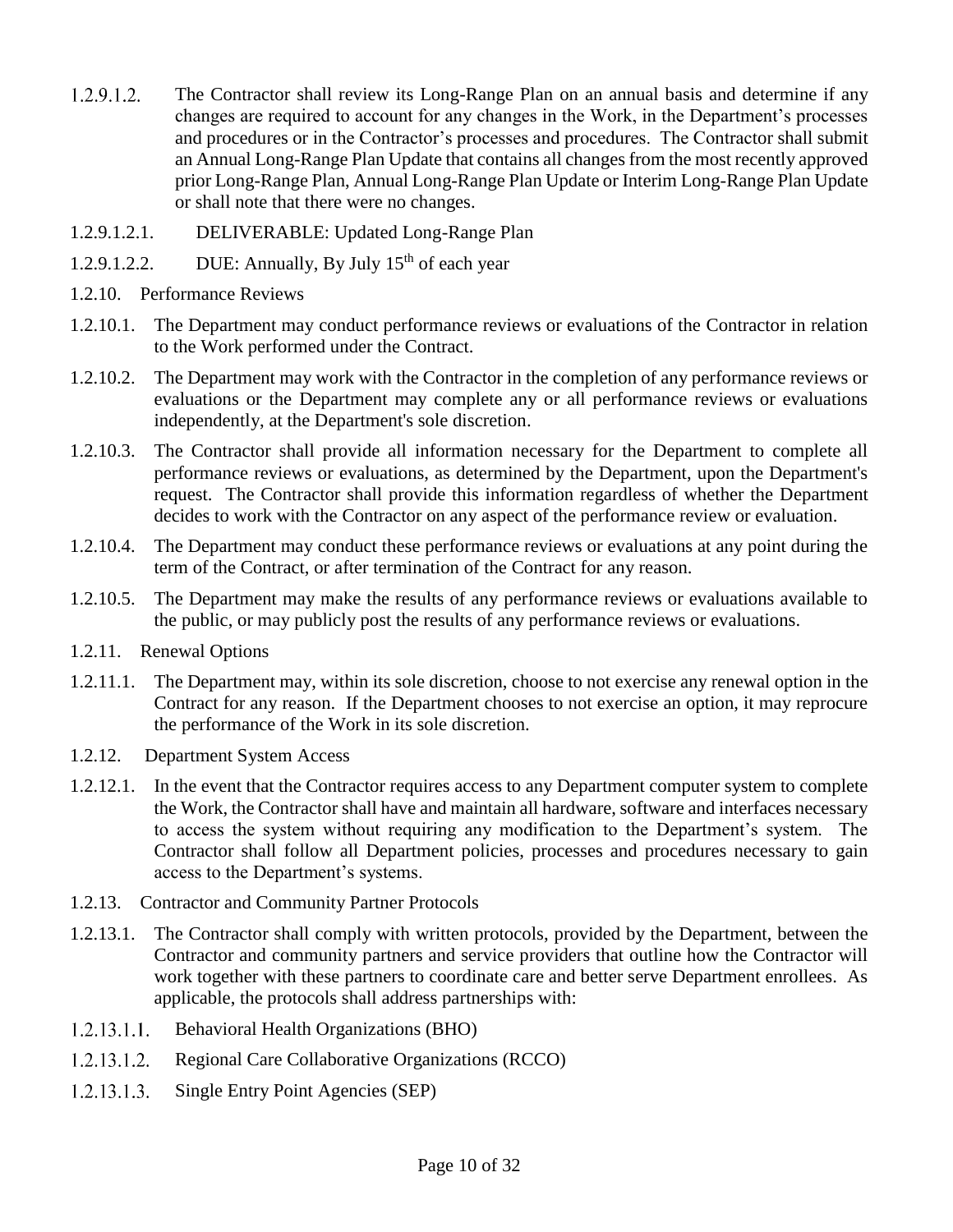- 1.2.13.1.4. Skilled Nursing Facilities
- $1.2.13.1.5.$ Home Health Agencies
- $1.2.13.1.6.$ Hospitals
- 1.2.13.1.7. Hospice Organizations
- 1.2.13.2. The Contractor shall inform the Department of community partners or service providers that are not in compliance with the written protocols.
- 1.2.13.3. The Department may provide the Contractor with modified protocols as those protocols become available. The Contractor shall comply with the most recent version of the protocols provided by the Department.
- 1.2.14 CCB Transparency
- 1.2.15 Board of Director Changes
- 1.2.15.1 The Contractor shall notify the Department in writing of any changes to the Board of Directors within 10 Business Days.
- 1.2.16 Annual Financial Audit
- 1.2.17 The Contractor shall submit a copy of the annual financial audit report to the Department.
- 1.2.17.1 DELIVERABLE: Annual Financial Audit Report
- 1.2.17.2 DUE: No later than thirty (30) days following the acceptance of the audit by the Community Centered Board's Board of Directors.
- 1.2.18 IRS Form 990 *(SB 16-038 7aII)*
- 1.2.18.1 The Contractor shall submit a copy of the Form 990 the Community Centered Board filed with the Federal Internal Revenue Service to the Department.
- 1.2.18.1.1 DELIVERABLE: IRS Form 990
- 1.2.18.1.2 DUE: No later than thirty (30) days following the Contractor's filing of the form with the Internal Revenue Service.

#### **1.3. CONTRACTOR PERSONNEL**

- 1.3.1. Personnel General Requirements
- 1.3.1.1. The Contractor shall provide qualified Key Personnel and Other Personnel as necessary to perform the Work throughout the term of the Contract. The Contractor shall provide the Department with a final list of Key Personnel assigned to the Contract.
- $1,3,1,1,1$ . DELIVERABLE: Final list of names of the Key Personnel assigned to the Contract
- $1.3.1.1.2.$ DUE: Within five (5) Business Days following the Effective Date
- 1.3.1.2. The Contractor shall provide the Department with an updated final list of Key Personnel assigned to the Contract annually.
- $1.3.1.2.1.$ DELIVERABLE: Updated Final list of names of the Key Personnel assigned to the Contract
- DUE: Annually, by July  $15<sup>th</sup>$  of each year  $1.3.1.2.2$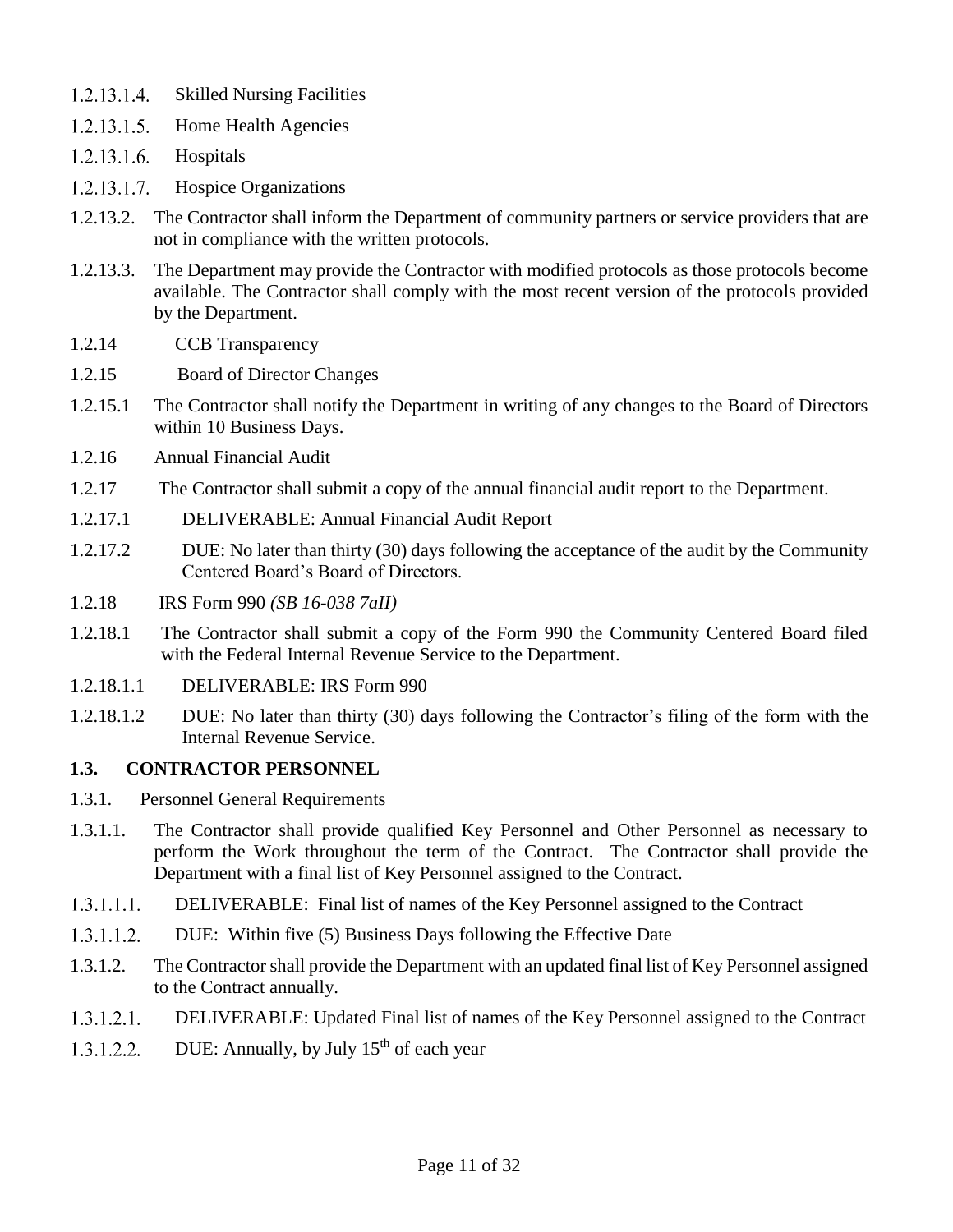- 1.3.1.3. If any of the Contractor's Key Personnel, or Other Personnel, are required to have and maintain any professional licensure or certification issued by any federal, state or local government agency, then the Contractor shall maintain copies of such current licenses and certifications and provide them to the Department upon request.
- 1.3.2. Other Personnel Responsibilities
- 1.3.2.1. The Contractor shall use its discretion to determine the number of Other Personnel necessary to perform the Work in accordance with the requirements of the Contract. If the Department has determined that the Contractor has not provided sufficient Other Personnel to perform the Work in accordance with the requirements of the Contract, the Contractor shall provide all additional Other Personnel necessary to perform the Work in accordance with the requirements of the Contract at no additional cost to the Department.
- 1.3.2.2. The Contractor shall ensure that all Other Personnel have sufficient training and experience to complete all portions of the Work assigned to them. The Contractor shall provide all necessary training to its Other Personnel, except for Department-provided training specifically described in the Contract.
- 1.3.2.3. The Contractor shall employ or contract with a licensed medical professional who will be available for consultation regarding Long Term Home Health (LTHH) PARs for Clients.
- 1.3.2.4. The Contractor may subcontract to complete a portion of the Work required by the Contract. The conditions for using a Subcontractor or Subcontractors are as follows:
- $1,3,2,4,1$ . The Contractor shall not subcontract more than forty percent (40%) of the Work.
- $1.3.2.4.2.$ The Contractor shall provide the organizational name of each Subcontractor and all items to be worked on by each Subcontractor to the Department.
- 1.3.2.4.2.1. DELIVERABLE: Name of each Subcontractor and items on which each Subcontractor will work
- 1.3.2.4.2.2. DUE: The later of thirty (30) days prior to the Subcontractor beginning work or the Effective Date
- $1.3.2.4.3.$ The Contractor shall provide an updated list that includes the organizational name of each Subcontractor and all items to be worked on by each Subcontractor to the Department annually.
- 1.3.2.4.3.1. DELIVERABLE: Updated list with the names of each Subcontractor and items on which each Subcontractor will work
- 1.3.2.4.3.2. DUE: Annually, by July  $15<sup>th</sup>$  of each year.

## **1.4. GENERAL BUSINESS FUNCTIONS**

- 1.4.1. Business Functions
- $1.4.1.1.1.$ Providing access to its facilities fifty two (52) weeks of the year for Clients, service providers and others on Business Days.
- 1.4.1.1.1.1. The Contractor shall ensure reasonable accommodations are made available for Clients who need assistance or consultation outside the posted hours of operation. The Contractor shall provide emergency contact information to the Department for Key Personnel, when posted hours of operation do not follow a standard Monday through Friday schedule.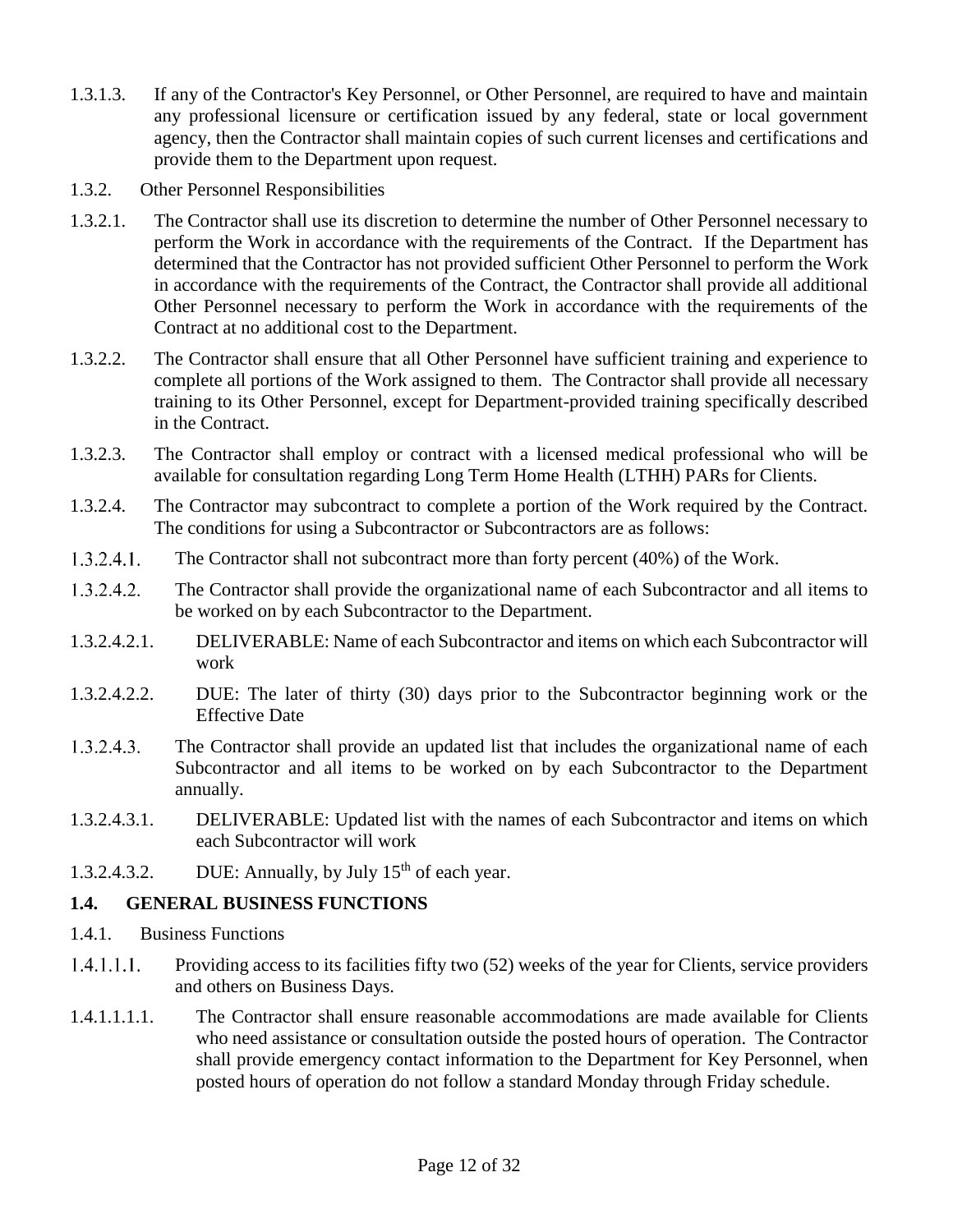- Providing access to a telephone system and trained staff to ensure a response to messages, and  $1.4.1.1.2.$ telephone calls received after hours.
- $1.4.1.1.3.$ Providing access to telecommunication devices and/or interpreters for the hearing and vocally impaired and access to foreign language interpreters as needed.
- $1,4,1,1,4$ Providing a person-centered business approach seeking to accommodate Client requests..
- $1.4.1.1.5.$ Following standards set by the Department. These standards include but are not limited to Communication Briefs, technical assistance documents, Provider Bulletins and Agency Letters.
- $1.4.1.1.6.$ Facilitating the Medicaid application process and responding to all referrals of potentially eligible Clients within Department prescribed timeframes.
- Providing written notifications, per Department guidelines, to Clients and/or guardians when  $1.4.1.1.7.$ a potential conflict of interest exists, if the Contractor is also the Service Provider.
- 1.4.1.1.7.1. The Contractor shall ensure that written notifications are provided to Clients informing them of their rights and the potential influence the Contractor has on the Service Planning process, such as:
- 1.4.1.1.7.1.1. Exercising free choice of providers.
- 1.4.1.1.7.1.2. Controlling the content of the Service Plan, including assessment of risk, services, frequency and duration.
- $1.4.1.1.8.$ Providing the Client and/or guardian with written information about how to file a provider agency complaint as well as how to make a complaint against the Contractor.
- 1.4.1.1.8.1. Upon Client and/or guardian request, the Contractor shall provide an option for the Client and/or guardian to obtain a different CCB to develop and monitor the Service Plan.
- 1.4.1.2. The Contractor shall have procedures for a dispute resolution process, as described in 10 CCR 2505-10, Section 8.605.2, when an action to terminate, change, reduce or deny services is initiated by the provider service agency.
- 1.4.1.3. The Contractor shall submit Department required information electronically upon the Department's request.
- 1.4.1.4. The Contractor shall support the Department's National Core Indicator (NCI) efforts.
- 1.4.2. Training
- 1.4.2.1. The Contractor shall ensure that all case management staff receive training within ninety (90) days after the staff member's hire date and annual refreshers for all other staff and prior to being assigned independent case management duties, in the following areas:
- $1.4.2.1.1.$ Long Term Care Eligibility.
- $1.4.2.1.2.$ Intake and Referral.
- $1.4.2.1.3.$ ULTC 100.2 Assessment.
- $1.4.2.1.4.$ Service Plan Development.
- $1.4.2.1.5.$ Notices and Appeals.
- BUS Documentation.  $1.4.2.1.6.$
- $1.4.2.1.7.$ Home Health.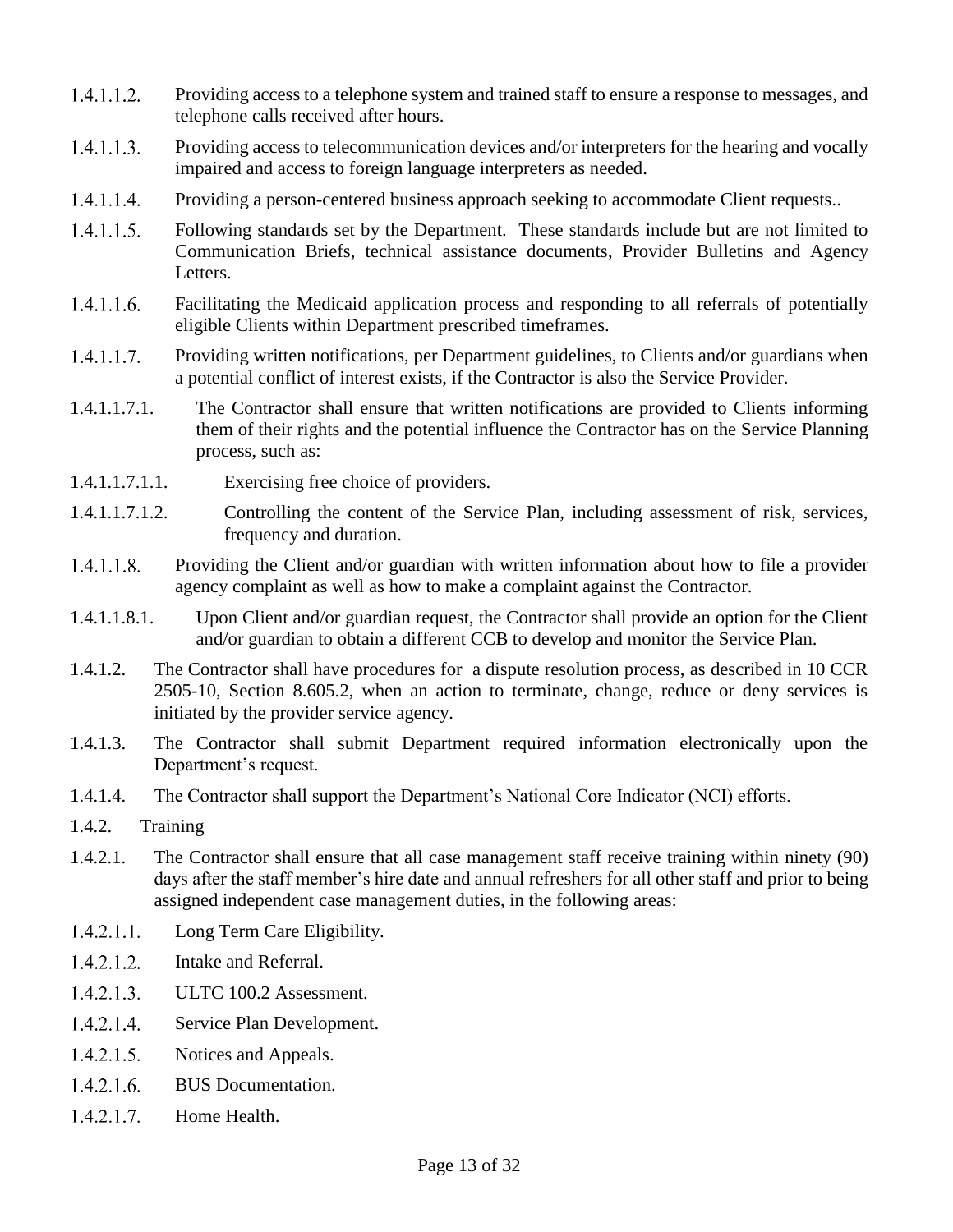- $1.4.2.1.8.$ Monitoring of services and supports.
- $1.4.2.1.9.$ Applicable state laws and agency policies and procedures related to Mistreatment, Abuse, Neglect and Exploitation.
- $1.4.2.1.10.$ Incident Reporting to include Critical Incidents
- 1.4.2.2. The Contractor shall ensure that Case Managers are trained in waiver requirements and services.
- 1.4.2.3. The Contractor shall provide the Department with an electronic roster or organizational chart of all case management staff currently employed. The Contractor shall provide the date each case management staff received training in the areas identified in Section 1.4.2.1, using the reporting template provided by the Department.
- $1.4.2.3.1.$ DELIVERABLE: Case Management Staff Roster or Organizational Chart and Training Dates DUE: Semi-annually by July 15th and January 15<sup>th</sup>
- 1.4.3. Appeals
- 1.4.3.1. The Contractor shall represent the Department and work towards obtaining a favorable decision in all appeals initiated during this Contract.
- 1.4.3.2. The Contractor shall represent its actions at Administrative Law Judge hearings when the Client appeals a denial or adverse action affecting Client's program eligibility or receipt of services.
- 1.4.3.3. The Contractor shall ensure the Department's interests are represented in accordance with 10 CCR 2505-10, Sections 8.057 et. seq and other official Department directions.
- 1.4.3.4. The Contractor shall process appeals in accordance with schedules published by the State of Colorado Office of Administrative Courts and rules promulgated by the Department.
- 1.4.3.5. The Contractor shall submit all exceptions and include all relevant information to substantiate the Department's interests.
- 1.4.3.6. The Contractor shall cooperate with the Office of the State Attorney General for any case in which it is involved.
- 1.4.4. Complaints and Grievances
- 1.4.4.1. The Contractor shall receive, document and track complaints regarding the Contractor and/or service provider agencies. This shall include any complaints made by community members regarding compliance with transparency required in 25.5-10-209 (5) through (8), C.R.S (2016). Documentation shall consist of a complaint log that includes the date of complaint, name of the complainant, the nature of the complaint and the date of resolution.
- $1.4.4.1.1.$ The Contractor shall analyze complaints for trends quarterly and shall submit any concerning complaint-oriented trends observed since the Effective Date of this Contract and the remedial actions taken to address them to the Department.
- $1.4.4.1.2.$ Trend analysis may include an examination of information including but not limited to:
- 1.4.4.1.2.1. A comparison of complaint types and number of complaints over a period of time
- 1.4.4.1.2.2. Number of type of complaint against the Contractor or/or service provider agency, time, location, individual involved, staff involved, and/or any additional relevant information
- 1.4.4.1.2.3. An examination of potential reasons for the increase or decrease in complaints by total number, provider, individual, or staff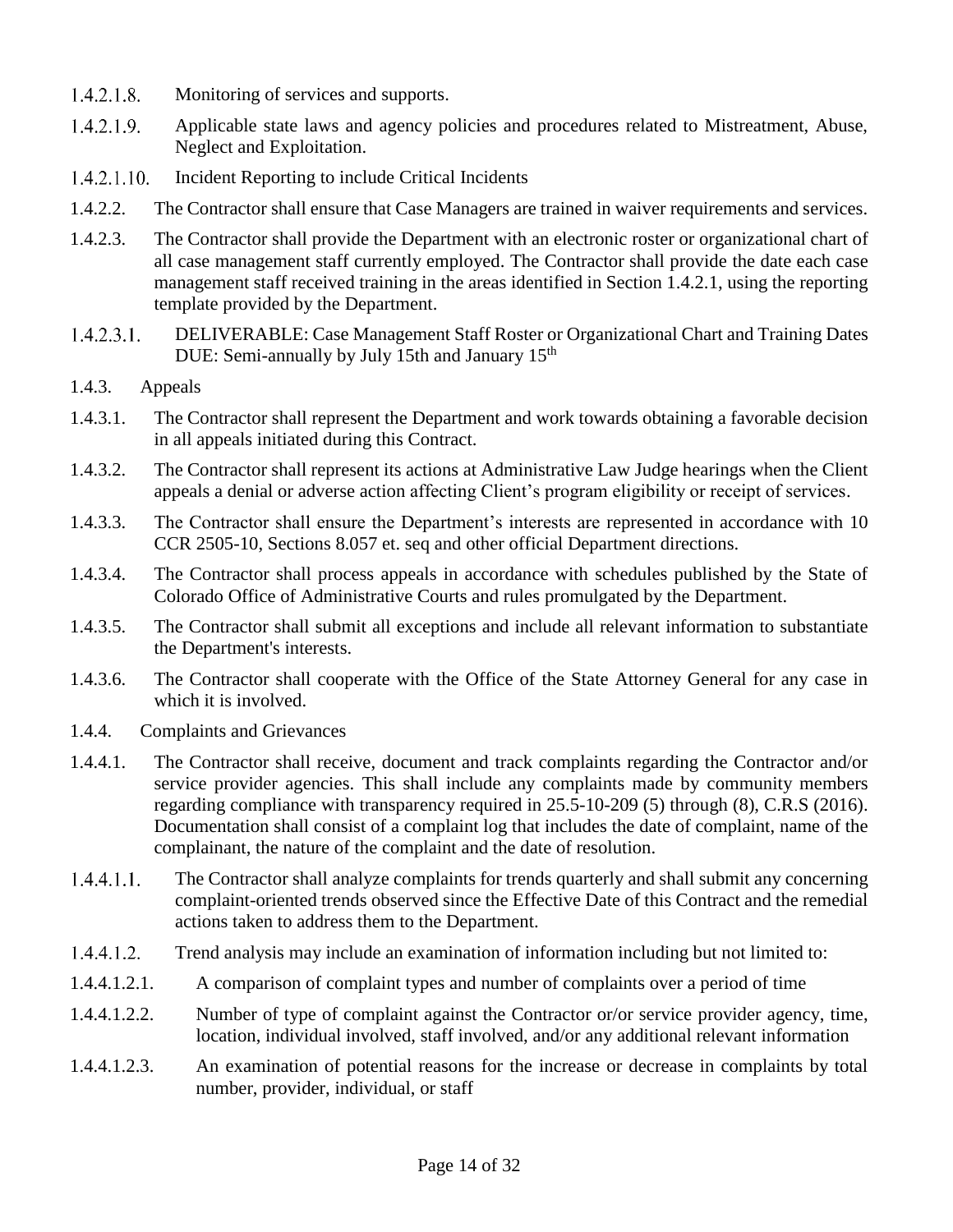- 1.4.4.1.2.4. An examination of preventative measures that can be implemented to reduce the number or frequency of future complaints
- 1.4.4.1.2.5. Implementation of a plan of action or any future actions to take place
- 1.4.4.1.2.6. An analysis of whether or not the plan of action and changes made were effective or if additional changes need to occur
- 1.4.4.1.2.7. DELIVERABLE: Complaint Trends Analysis.
- 1.4.4.1.2.8. DUE: Quarterly, by October 31st, January 31st, and April 30<sup>th</sup> and July 31st of each year.
- 1.4.4.2. As part of the complaint process the Contractor shall:
- $1.4.4.2.1.$ Document complaints received.
- $1.4.4.2.2.$ Address substantiated complaints.
- $1.4.4.2.3.$ Respond to complaints received and document actions taken to resolve and/or mitigate complaints.
- $1.4.4.2.4.$ Conduct a quarterly complaint process trend analyses.

## **1.5. DISABILITY DETERMINATION AND WAITING LIST MANAGEMENT**

- 1.5.1. Developmental Disability Determination
- 1.5.1.1. The Contractor shall determine whether an applicant meets the definition of an individual with developmental disabilities as defined under 10 CCR 2505-10, section 8.600.4. The contractor shall complete the individual's determination record and assessment record in the Department prescribed system with all applicable dates and information within ten (10) Business Days after a determination is complete.
- 1.5.2. To manage the Waiting List the Contractor shall:
- 1.5.2.1. Verify demographic information.
- 1.5.2.2. Compile and correct data.
- 1.5.2.3. Complete data entry of waiting list record into the Department prescribed system within ten (10) Business Days of any addition or change to the waiting list for HCBS-DD, HCBS-SLS, HCBS-CES, State SLS, and FSSP.
- 1.5.2.4. Conduct a semiannual follow-up with individuals and families, if the date is not the  $18<sup>th</sup>$  birthday, for all HCBS waivers with a waiting list with a timeline of As Soon As Available (ASAA) or See Date to update changes in demographic information and ensure that the individual is appropriately identified on waiting lists for the program and services individuals are eligible to receive.
- $1.5.2.4.1.$ PERFORMANCE STANDARD: One hundred percent (100%) of individuals with an ASAA or See Date timeline on the waiting list contacted semiannually.
- $1.5.2.4.2.$ Conduct an annual follow-up with individuals and families with a timeline of safety net or individuals waiting for the Family Support Services Program (FSSP) to update changes in demographic information and ensure that the individual is appropriately identified on waiting lists for the program and services individuals are eligible to receive.
- 1.5.2.5. Update the Department prescribed system with changes in demographic or other information.
- 1.5.2.6. Select individuals from the waiting list by "order of selection date".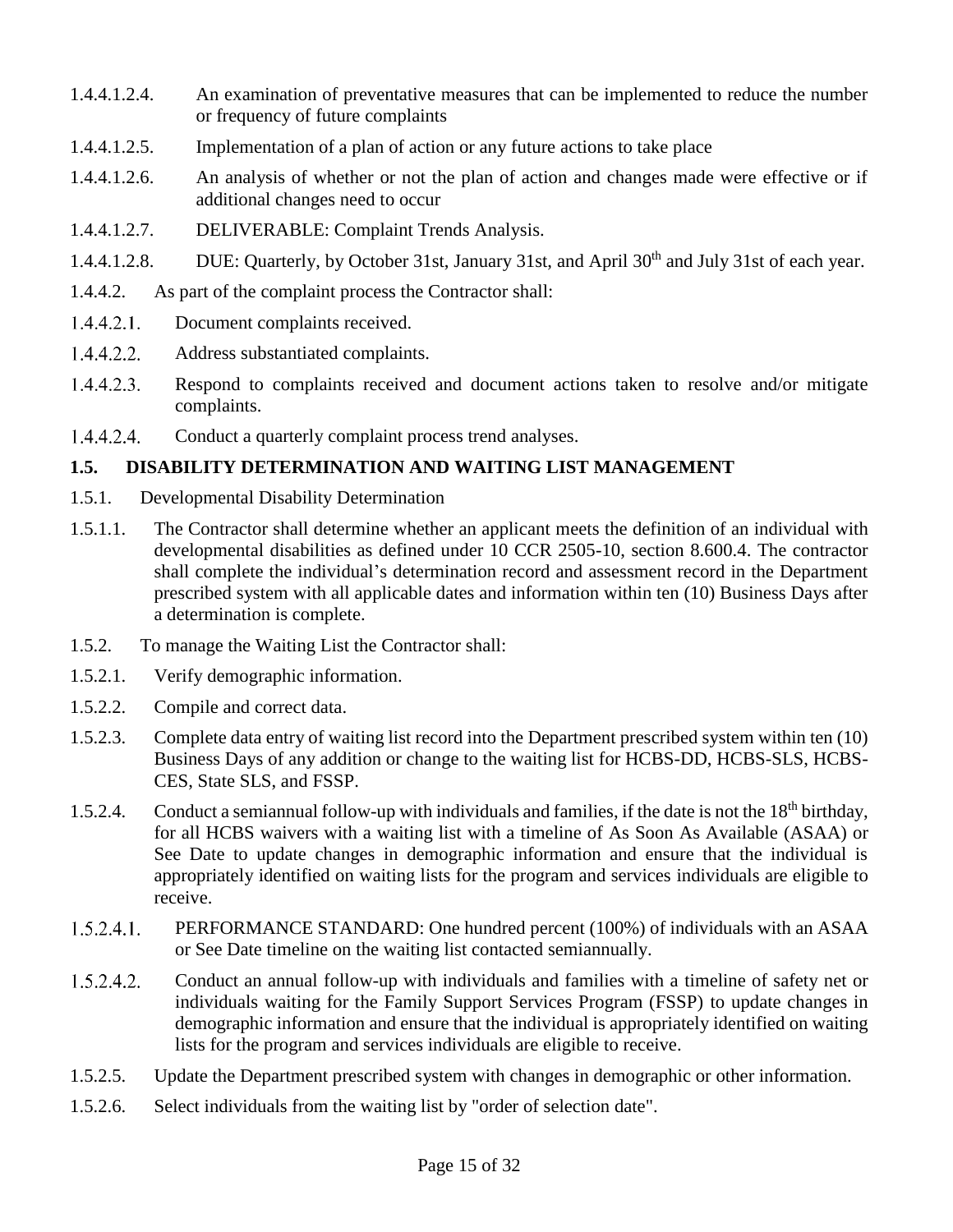- $1.5.2.6.1.$ When an enrollment becomes available from the HCBS-SLS, HCBS-CES, or State SLS waiting list, the Contractor shall determine from the applicable waiting list, the person that will be offered an enrollment in the program by order of selection date.
- $1.5.2.6.2.$ When an enrollment becomes available from the HCBS-DD waiting list, the Department shall notify the Contractor of the person that will be offered an enrollment by the order of selection date.
- $1.5.2.6.3$ In cooperation with the local Family Support Council, the Contractor shall develop procedures for determining how and which individuals on the waiting list will be enrolled into the Family Support Services Program (FSSP).
- 1.5.2.7. The Contractor shall remove individuals from the waiting list, or change an individual's waiting list timeline to "safety net" or "see date" category, when an enrollment is authorized to the individual, and the individual or guardian refuses enrollment.
- 1.5.2.8. If an individual or guardian declines an enrollment, the Contractor shall enter the reason for declining an enrollment into the Department prescribed system waiting list record within ten (10) Business Days of the enrollment being declined.
- 1.5.2.9. Provide information and referrals to Clients, families and/or guardians at the time of the semiannual follow-up.
- $1.5.2.9.1.$ The Contractor shall continue to refer Clients on the waiting list to other community resources that may be available and inform clients of their choice of providers, waivers, and services.
- 1.5.2.10. Provide assistance completing Medicaid financial applications or other public assistance program applications at the time assistance is requested by the individual, family, or guardian.
- 1.5.2.11. Compilation and Correction of Waiting List Data
- The Contractor shall correct one hundred percent (100%) of waiting list data errors,  $1.5.2.11.1.$ discovered by the Department within ten (10) Business Days of notification from the Department of an error.
- $1.5.2.11.2.$ PERFORMANCE STANDARD: One hundred percent (100%) of waiting list data corrected with ten (10) Business Days of notification.

## **1.6. STATE PROGRAMS**

- 1.6.1. Rules, regulations and references
- 1.6.1.1. The Contractor shall abide by and perform its duties and obligations in conformity with relevant federal law, all pertinent federal regulations, State law, rules and regulations of the Department of Health Care Policy and Financing at 10 CCR 2505-10 and the Colorado Department of Public Health and Environment at 6 CCR 1011 which include, but are not limited to:
- $1.6.1.1.1.$ Colorado Revised Statute, Title 25.5, Article 10.
- $1.6.1.1.2.$ Colorado Department of Health Care Policy and Financing Regulation at 10 CCR. 2505-10.
- $1.6.1.1.3.$ Colorado Department of Health Care Policy and Financing, Division for Intellectual and Developmental Disabilities written communications.
- Colorado Department of Public Health and Environment at 6 CCR 1011-1.  $1.6.1.1.4.$
- 1.6.1.2. The Contractor shall comply with existing policies, procedures and guidelines issued by state agencies.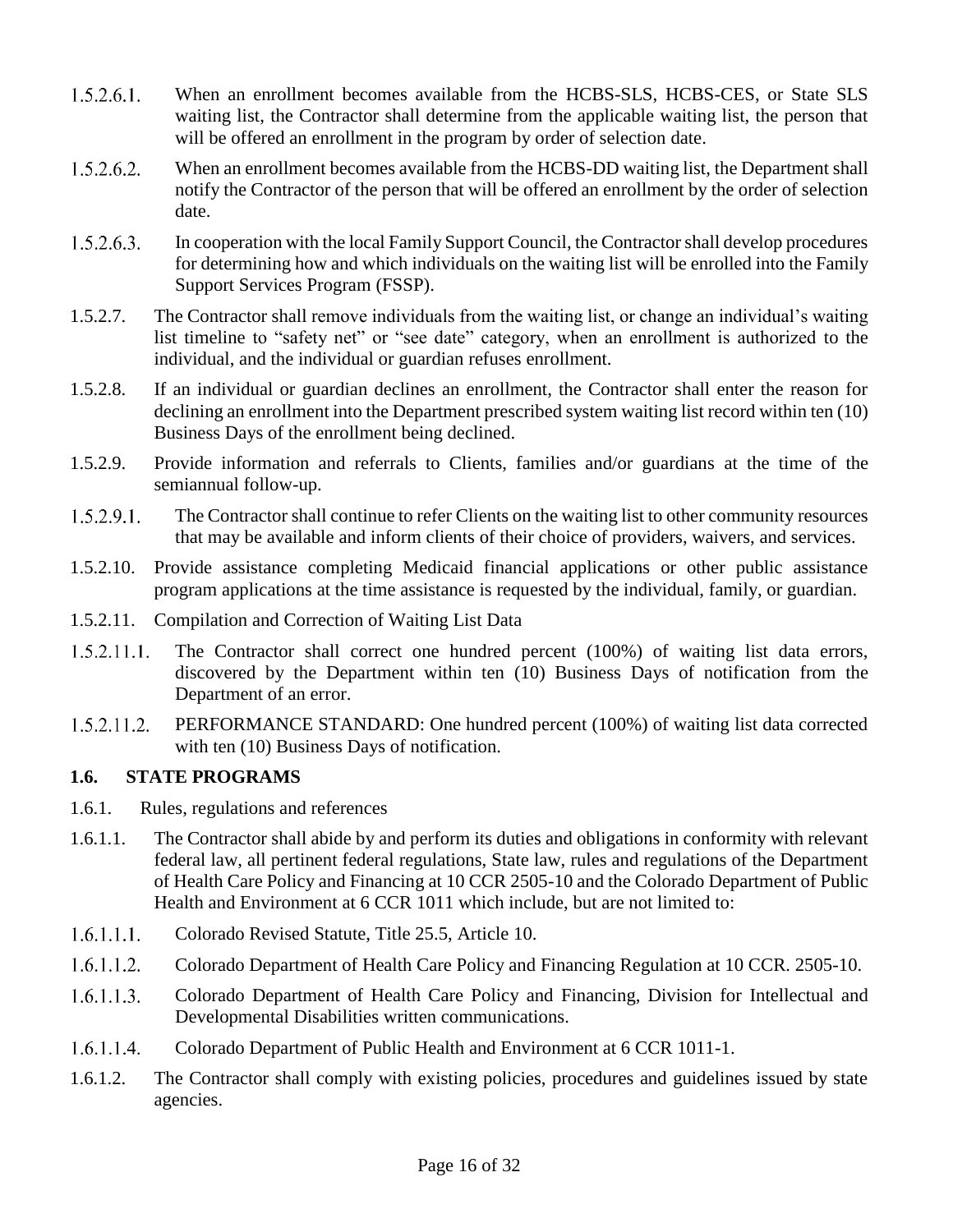- 1.6.1.3. For any policies, procedures, and guidelines issued during the Contract term, the Contractor shall comply with the policy, procedure or guideline as of its effective date, unless otherwise specified by the Department or another regulatory agency.
- 1.6.1.4. The Contractor's agency policies, procedures, and practices shall comply with 10 CCR 2505-10, and shall be reviewed by its Board of Directors to remain in compliance.
- 1.6.2. Service Support Requirements
- 1.6.2.1. The Contractor shall administer and purchase or provide services and supports for persons determined to be eligible under this Contract. The Contractor shall not be responsible for guaranteeing services to eligible persons under this Contract in the event that there are no Providers available to provide services. The following services and supports shall be purchased or provided by the Contractor:
- $1.6.2.1.1.$ Community Centered Board Designation
- 1.6.2.1.1.1. Subject to available appropriations, the Department shall provide or purchase authorized services and supports for individuals with intellectual and developmental disabilities pursuant to C.R.S. § 25.5-10-206, by contracting with the Community Centered Board (CCB) under C.R.S. § 25.5-10-209, and have the Contractor purchase or provide services for eligible persons under the provisions of C.R.S. § 25.5-10-211 *et seq*. In accordance with applicable statutes and rules, the Contractor, has been designated as the Community Centered Board serving Delta, Gunnison, Hinsdale, Montrose, Ouray and San Miguel County.
- 1.6.2.1.1.2. Single Entry Point
- 1.6.2.1.1.2.1. The Contractor shall be the single point of entry for persons residing in its designated service area for state funded services and supports authorized pursuant to C.R.S. Title 25.5, Article 10, to individuals with intellectual and developmental disabilities.
- 1.6.2.1.1.3. Individualized Plans
- 1.6.2.1.1.3.1. The Contractor shall develop an Individual Plan within thirty (30) days after a participant is enrolled into a program.
- 1.6.2.1.1.3.1.1. DELIVERABLE: Individual Plan.
- 1.6.2.1.1.3.1.2. DUE: Within thirty (30) days after a participant is enrolled into a program.
- 1.6.2.1.1.3.1.3. The Contractor shall ensure that one hundred percent (100%) of Individual Plans are developed within thirty (30) days of the individual selecting services
- 1.6.2.1.1.3.1.4. PERFORMANCE STANDARD: One hundred percent (100%) of Individual Plans are developed within thirty (30) days of the individual selecting services.
- 1.6.2.1.1.4. Periodic Reviews
- 1.6.2.1.1.4.1. The Contractor shall conduct periodic reviews, annually at a minimum, for each person receiving services to:
- 1.6.2.1.1.4.1.1. Determine whether planned services and supports have been provided.
- 1.6.2.1.1.4.1.2. Determine the appropriateness of current services and supports.
- 1.6.2.1.1.4.1.3. Identify whether results have been achieved as specified in such person's Individualized Plan.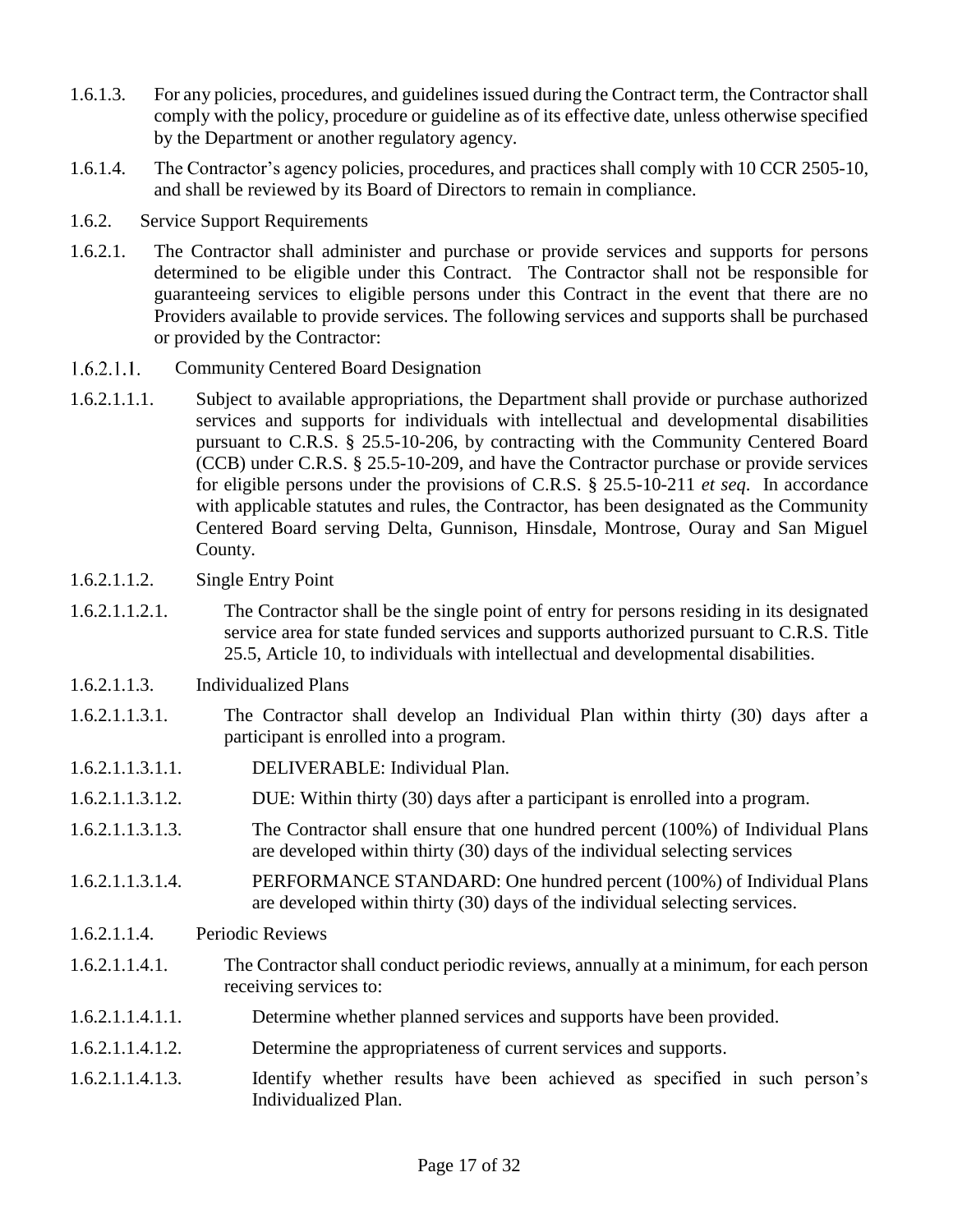- 1.6.2.1.1.4.1.4. Modify and revise current services or supports to meet the identified needs of the person receiving services.
- 1.6.2.1.1.4.2. The Contractor shall make the Periodic Reviews available to the Department for review upon request.
- 1.6.2.1.1.4.2.1. DELIVERABLE: Periodic Reviews
- 1.6.2.1.1.4.2.2. DUE: Within thirty (30) days of the Department's request
- $1.6.2.1.2.$ Adult State Supported Living Services
- 1.6.2.1.2.1. The Contractor shall not add surcharges to the purchase of covered services for Adult State Supported Living Services (State SLS).
- 1.6.2.1.2.2. The Contractor shall provide a list of qualified providers for all services to Clients and families, during the individualized planning process, and to other interested parties upon request.
- 1.6.2.1.2.2.1. The Contractor shall provide or subcontract to provide community services to individuals enrolled in State SLS who meet the intellectual and developmental disabilities criteria and the eligibility requirements for the specific program.
- 1.6.2.1.2.3. The Contractor shall maintain written documentation on how rates are established pursuant to 10 CCR 25-10 8.603.10, and make this documentation available to the Department upon request.
- 1.6.2.1.2.4. The Department will notify the Contractor of the minimum number of individuals that shall be served through State SLS prior to the start of each State Fiscal Year (SFY). The Contractor may choose to enroll more individuals in State SLS than authorized, ensuring all individuals can be served within the funding allocated.
- 1.6.2.1.2.4.1. The Contractor shall serve one hundred percent (100%) of the number of State SLS enrollments authorized by the Department.
- 1.6.2.1.2.4.1.1. PERFORMANCE STANDARD: One hundred percent (100%) of persons specified by the Department.
- 1.6.2.1.2.5. The Contractor shall report all transfers of State SLS services from one Contract agency to another to the Department within ten (10) Business Days of the date of transfer on the Department prescribed template.
- 1.6.2.1.2.5.1. DELIVERABLE: Notification of State SLS transfers
- 1.6.2.1.2.5.2. DUE: Within ten (10) Business Days of the date of transfer.
- 1.6.2.1.2.6. The Contractor shall maintain Client records within the Department prescribed system. Enrollments and terminations shall be entered into the Department prescribed system within ten (10) Business Days of the change.
- 1.6.2.1.2.7. The Contractor shall enter all State SLS expenditures into the Department prescribed system subcategories within thirty (30) days of the last day of the previous month. The Contractor shall only enter expenditures into the Department prescribed system that are allocated directly from the Department and distributed through this Contract. Contractors shall not enter expenditures beyond the amount allocated by the Department.
- 1.6.2.1.2.8. The Contractor shall maintain internal documentation of expenditures and shall make them available to the Department upon request.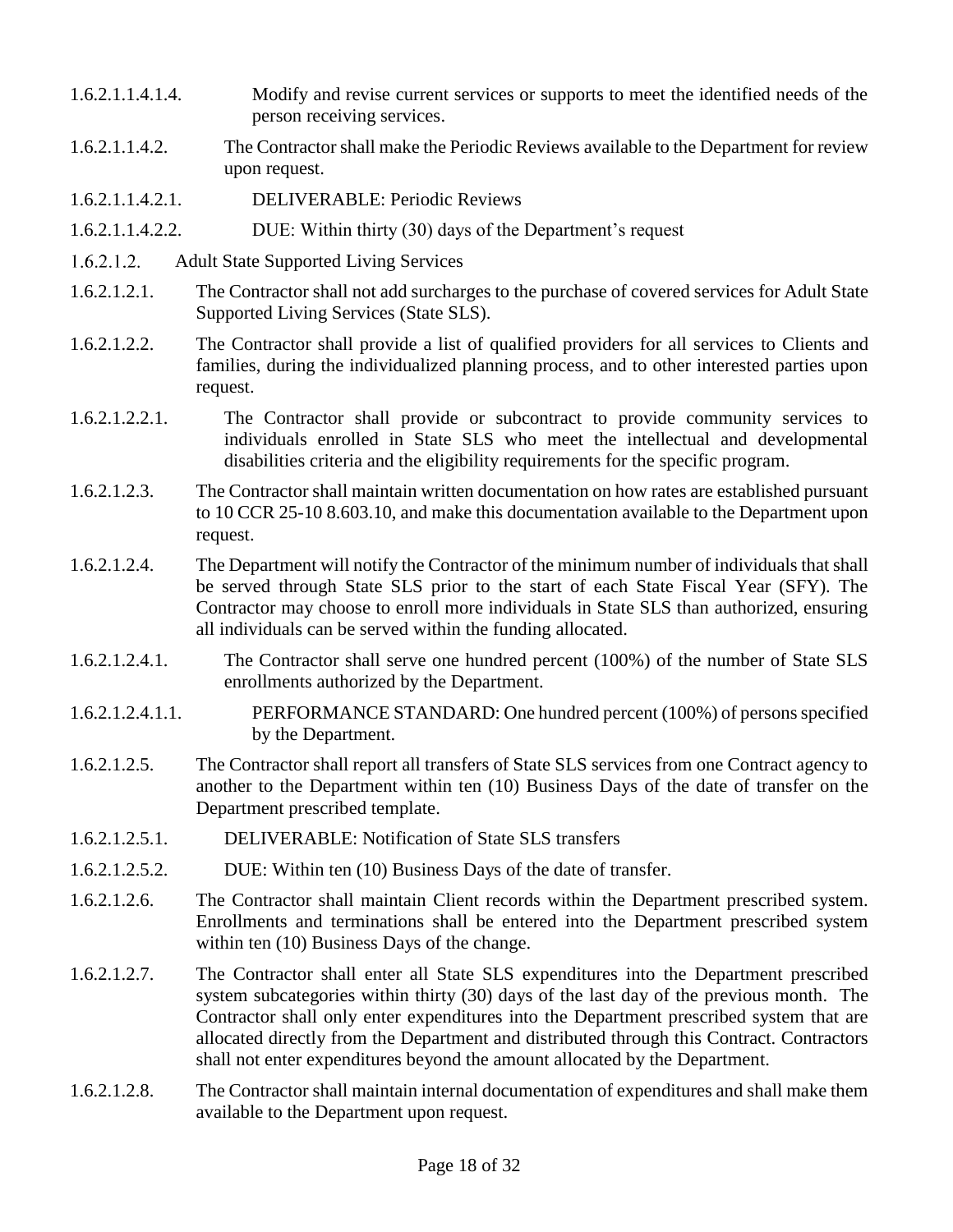| 1.6.2.1.2.9.1.    | <b>Direct Service Funds</b>                                                                                                                                                                                                                                                                                                                                                                                                                                                    |
|-------------------|--------------------------------------------------------------------------------------------------------------------------------------------------------------------------------------------------------------------------------------------------------------------------------------------------------------------------------------------------------------------------------------------------------------------------------------------------------------------------------|
| 1.6.2.1.2.9.1.1.  | The Contractor shall utilize appropriated State SLS Direct Service funds to provide<br>services to support individuals with an intellectual and developmental disability<br>living in the community.                                                                                                                                                                                                                                                                           |
| 1.6.2.1.2.9.1.2.  | The Contractor shall not utilize State SLS Direct Service funding to support case<br>management or other general and administrative duties of the Contractor.                                                                                                                                                                                                                                                                                                                  |
| 1.6.2.1.2.10.     | <b>Case Management Funds</b>                                                                                                                                                                                                                                                                                                                                                                                                                                                   |
| 1.6.2.1.2.10.1.   | The Contractor shall utilize appropriated Case Management Funds to:                                                                                                                                                                                                                                                                                                                                                                                                            |
| 1.6.2.1.2.10.1.1. | Maintain the determination of eligibility for services and supports.                                                                                                                                                                                                                                                                                                                                                                                                           |
| 1.6.2.1.2.10.1.2. | Provide service and support coordination.                                                                                                                                                                                                                                                                                                                                                                                                                                      |
| 1.6.2.1.2.10.1.3. | Monitor all services and supports delivered pursuant to the Individualized Plan.                                                                                                                                                                                                                                                                                                                                                                                               |
| 1.6.2.1.2.11.     | Management and General Administration Funds                                                                                                                                                                                                                                                                                                                                                                                                                                    |
| 1.6.2.1.2.11.1.   | The Contractor shall utilize appropriated Management and General Administration<br>Funds to perform activities for the financial and corporate administration of the agency<br>specific to State SLS required by the Department.                                                                                                                                                                                                                                               |
| 1.6.2.1.2.11.2.   | The Contractor shall ensure that Management and General Administration Funds do<br>not exceed fifteen percent (15%) of direct service and case management expenditures.                                                                                                                                                                                                                                                                                                        |
| 1.6.2.1.3.        | <b>Family Support Services</b>                                                                                                                                                                                                                                                                                                                                                                                                                                                 |
| 1.6.2.1.3.1.      | The Contractor shall provide or purchase Family Support Services pursuant to C.R.S. §<br>25.5-10-305 and 10 CCR 2505-10, section 8.613.                                                                                                                                                                                                                                                                                                                                        |
| 1.6.2.1.3.2.      | The Contractor shall establish and maintain a Family Support Council pursuant to C.R.S.<br>$$25.5 - 10 - 304.$                                                                                                                                                                                                                                                                                                                                                                 |
| 1.6.2.1.3.3.      | The Contractor shall not charge families to provide direct services and case management<br>for Family Support Services.                                                                                                                                                                                                                                                                                                                                                        |
| 1.6.2.1.3.4.      | The Contractor shall provide a list of qualified providers for all services to applicants,<br>Client(s) and families, during the individualized planning process, and to other interested<br>parties upon request.                                                                                                                                                                                                                                                             |
| 1.6.2.1.3.4.1.    | The Contractor shall adhere to the Department of Human Services' response to Senate<br>Bill 03-258, Legislative Footnote 89, prioritization of families 'most in need' which<br>identifies five (5) parameters to assure that families most in need are served with state<br>funds including: the individual's disability and overall care needs, the individual's<br>behavior, the families composition and stability, access to support networks and access<br>to resources. |
| 1.6.2.1.3.4.2.    | The Contractor shall enter all individuals eligible for FSSP funding in the Department<br>prescribed system as either active or waiting list within ten (10) Business Days from<br>the date the individual was determined eligible for services.                                                                                                                                                                                                                               |
|                   |                                                                                                                                                                                                                                                                                                                                                                                                                                                                                |

1.6.2.1.2.9. State SLS Funds Utilization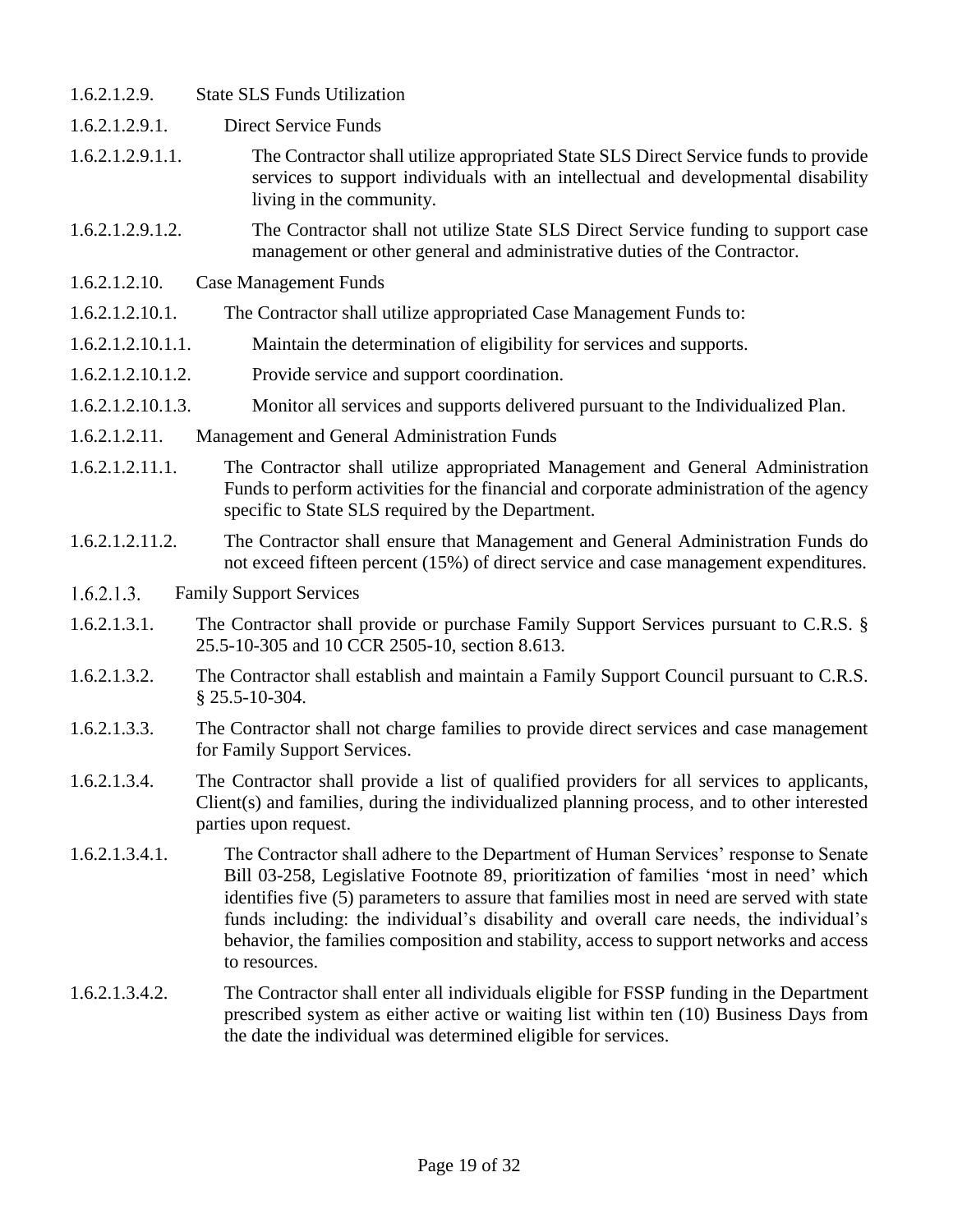- 1.6.2.1.3.5. The Contractor shall enter all State FSSP expenses reimbursed to families into the Department prescribed system subcategories within thirty (30) days of the last day of the previous month. The Contractor shall only enter expenditures into the Department prescribed system that are allocated directly from the Department and distributed through this Contract. Contractors shall not enter expenditures beyond the amount allocated by the Department.
- 1.6.2.1.3.6. The Contractor shall maintain internal documentation of funds requested, approved, denied and reimbursed to families for each FSSP service and shall make them available to the Department upon request. Receipts or statements signed by the individual or agency providing services are required to account for all expenditures.
- 1.6.2.1.3.6.1. DELIVERABLE: Documentation of FSSP funds requested, approved, denied and reimbursed
- 1.6.2.1.3.6.2. DUE: Within thirty (30) Days after the Department's request.
- $1.6.2.1.4.$ FSSP Funds Utilization
- 1.6.2.1.4.1. Direct Service Funds
- 1.6.2.1.4.1.1. The contractor shall utilize appropriated FSSP Direct Service funds to reimburse or advance funds to families for expenses that are incurred to support the family and/or individual with an intellectual or developmental disability or delay living in the family home.
- 1.6.2.1.4.1.2. The Contractor shall utilize FSSP Direct Service funds to provide funding to families for expenses referenced in C.R.S.  $\S$  25.5-10-305 (a-j).
- 1.6.2.1.4.1.3. The Contractor shall not use FSSP Direct Service funding to support case management or management and general and administrative duties of the Contractor.
- 1.6.2.1.4.2. Case Management Funds
- 1.6.2.1.4.2.1. The Contractor shall utilize appropriated Case Management Funds to:
- 1.6.2.1.4.2.1.1. Maintain the determination of eligibility for services and supports.
- 1.6.2.1.4.2.1.2. Provide service and support coordination.
- 1.6.2.1.4.2.1.3. Monitor all services and supports delivered pursuant to the Individualized Plan.
- 1.6.2.1.4.2.1.4. Complete the evaluation of results identified in the FSSP Individualized Plan pursuant to 10 C.C.R. 2505-10, Section 8.607.4.
- 1.6.2.1.4.3. Management and General Funds
- 1.6.2.1.4.3.1. The Contractor shall utilize appropriated Management and General Administration Funds to perform activities for the financial and corporate administration of the agency specific to FSSP required by the Department.
- 1.6.2.1.4.3.2. The Contractor shall ensure that Management and General Administration Funds shall not exceed fifteen percent (15%) of direct service and case management expenditures.
- 1.6.2.2. Omnibus Budget Reconciliation Act of 1987 Specialized Services (OBRA-SS)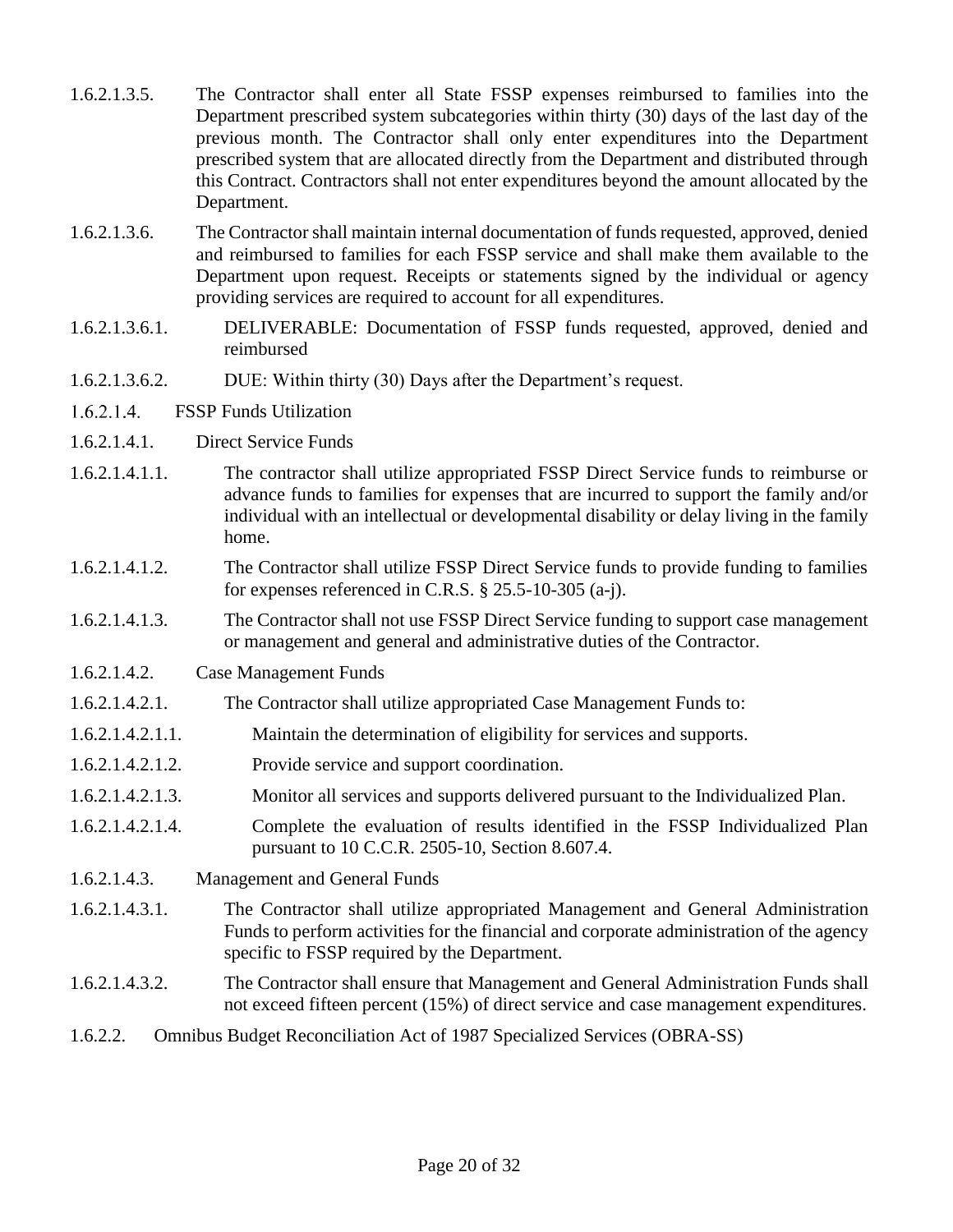- $1.6.2.2.1.$ The Contractor shall provide or arrange for the provision of OBRA-SS to any individual identified by the Pre-Admission Screening and Resident Review (PASRR) Level II assessment as having an intellectual or developmental disability or related condition who resides in a nursing facility and requires specialized services in addition to the care provided by the nursing facility. The Contractor shall ensure that OBRA-SS shall be related to the individual's intellectual or developmental disability or related condition and individualized to the resident's needs.
- $1.6.2.2.2.$ The Contractor shall not utilize OBRA-SS funds to purchase mental health related services. The Contractor shall seek provision of, or payment for, mental health services for those individuals through the Medicaid-funded mental health system or other local sources of funding.
- $1.6.2.2.3.$ The Contractor shall enroll individuals into OBRA-SS, as long as the individual requires a nursing facility.
- $1.6.2.2.4.$ The Contractor shall maintain Client records within the Department prescribed system. All changes to OBRA-SS enrollments, shall be entered into the Department prescribed system within ten (10) Business Days of the change. The Department may adjust the number of authorized enrollments based on fluctuating enrollments.
- $1.6.2.2.5.$ The Contractor shall enter all OBRA-SS expenditures into the Department prescribed system within thirty (30) days of the last day of the previous month. The Contractor shall only enter expenditures into the Department prescribed system that are allocated directly from the Department and distributed through this Contract. Contractors shall not enter expenditures beyond the amount allocated by the Department.
- 1.6.2.3. OBRA-SS Funds Utilization
- $1.6.2.3.1$ . Direct Service Funds
- 1.6.2.3.1.1. The Contractor shall utilize appropriated Direct Service funds to provide services to support individuals with intellectual and developmental disabilities living in a nursing facility. The contractor shall not utilize Direct Service funding for services that are provided by the Nursing Facility through Medicaid reimbursement.
- 1.6.2.3.1.2. The Contractor shall not utilize Direct Service funding to support case management or other general and administrative duties of the Contractor.
- Case Management Funds  $1.6.2.3.2.$
- 1.6.2.3.2.1. The Contractor shall utilize appropriated Case Management Funds to:
- 1.6.2.3.2.1.1. Maintain the determination of eligibility for services and supports.
- 1.6.2.3.2.1.2. Provide service and support coordination.
- 1.6.2.3.2.1.3. Monitor all services and supports delivered pursuant to the Individualized Plan.
- $1.6.2.3.3.$ Management and General Funds
- 1.6.2.3.3.1. The Contractor shall utilize appropriated Management and General Administration Funds to perform activities for the financial and corporate administration of the agency specific to OBRA-SS required by the Department.
- 1.6.2.3.3.2. The Contractor shall ensure that Management and General Administration Funds shall not exceed fifteen percent (15%) of direct service and case management expenditures.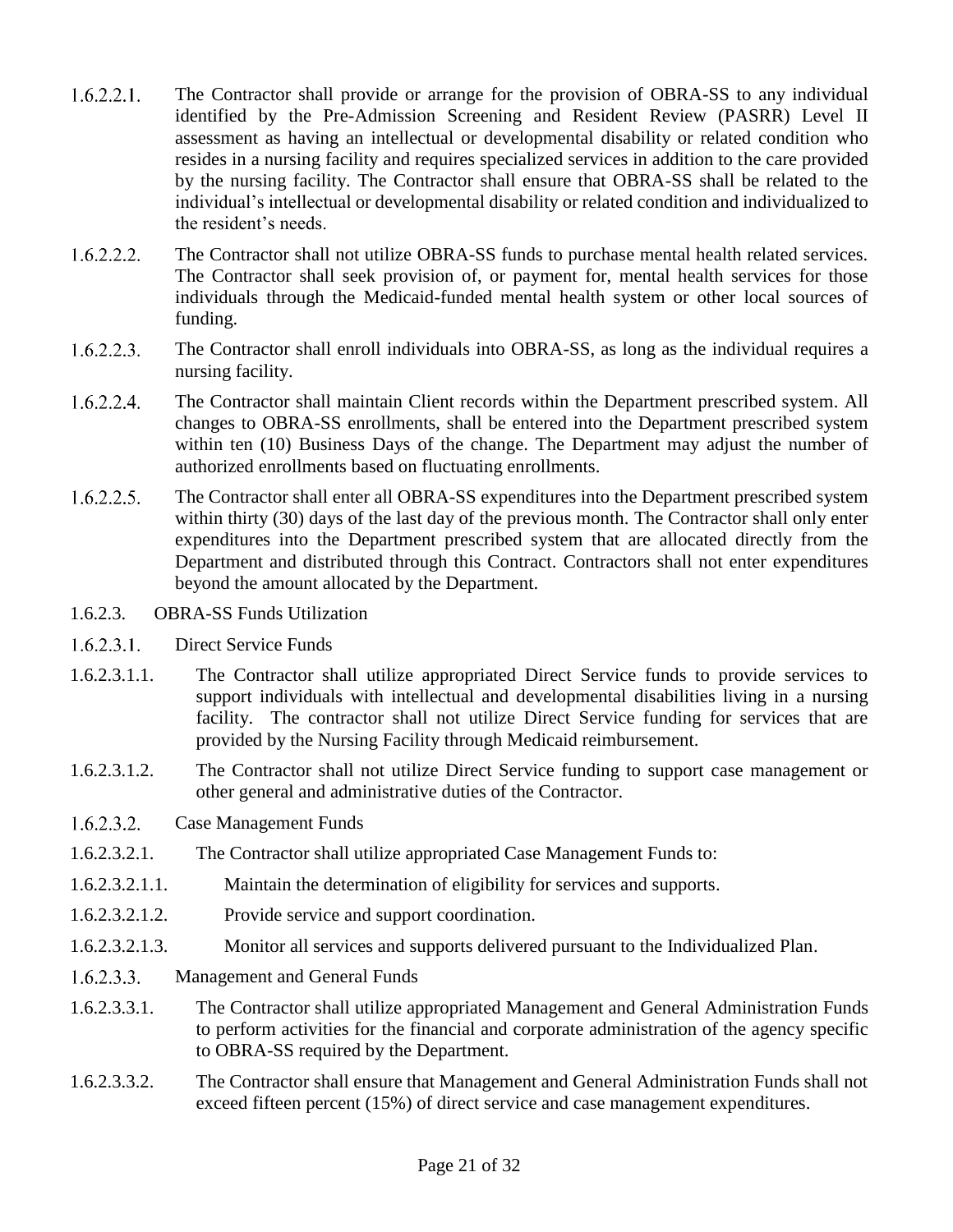- 1.6.2.4. Compilation and Correction of Data
- $1.6.2.4.1.$ The Contractor shall correct one hundred percent (100%) of data errors, discovered by the Department, and confirm the accuracy of the data it enters into the Department prescribed system within ten (10) Business Days of notification from the Department of an error.
- 1.6.2.4.1.1. PERFORMANCE STANDARD: One hundred percent (100%) of data corrected within ten (10) Business Days of notification.
- 1.6.3. Mental Health Services Prohibited
- 1.6.3.1. The Contractor shall not utilize state funds to purchase mental health related services for individuals with intellectual disabilities who are Medicaid eligible and who also have a Medicaid covered mental health diagnosis.
- 1.6.3.2. The Contractor shall seek provision of, or payment for, mental health services for those individuals through the Medicaid funded mental health system or other local sources of funding.

#### **1.7. MEDICAID PROGRAMS**

- 1.7.1. Rules, Regulations and References
- 1.7.1.1. The Contractor shall abide by and perform its duties and obligations in conformity with relevant federal law, all pertinent federal regulations, State law, rules and regulations of the Department of Health Care Policy and Financing and the Colorado Department of Public Health and Environment which include but are not limited to:
- $1.7.1.1.1.$ Colorado Revised Statute, Title 25.5, Article 10.
- $1.7.1.1.2$ Colorado Department of Health Care Policy and Financing, Division for Intellectual and Developmental Disabilities written communications.
- $1.7.1.1.3.$ Colorado Department of Public Health and Environment at 6 CCR 1011-1.
- 1.7.1.2. The Contractor shall comply with all State Medicaid regulations promulgated by the Department. These regulations include, but are not limited to, Department regulations regarding:
- $1.7.1.2.1.$ The HCBS-DD waiver, 10 CCR 2505-10, Section 8.500 to 8.500.80,
- The HCBS-SLS waiver, 10 CCR 2505-10, Sections 8.500.90 to 8.500.102,  $1.7.1.2.2.$
- $1.7.1.2.3.$ The HCBS-CES waiver, 10 CCR 2505-10, Section 8.503, *et seq.*,
- $1.7.1.2.4.$ Long Term Care, 10 CCR 2505-10, Sections 8.400 to 8.401, and
- $1.7.1.2.5.$ Recipient Appeals, 10 CCR 2505-10, Section 8.507.
- 1.7.1.3. The Contractor shall comply with all applicable regulations promulgated by the Department. Without limitation, these regulations include 10 CCR 2505-10, Sections 8.600, *et seq.*
- 1.7.1.3. The Contractor shall perform its obligations in conformity with the provisions of Title XIX of the Social Security Act and other applicable federal and state laws and regulations.
- 1.7.1.4. The Contractor shall ensure applicant and Client rights are protected in accordance with Title XIX of the Social Security Act, other applicable federal and state laws, and Department regulations.
- 1.7.2. Management, Administration and Eligibility
- 1.7.2.1. Medicaid Administrative Functions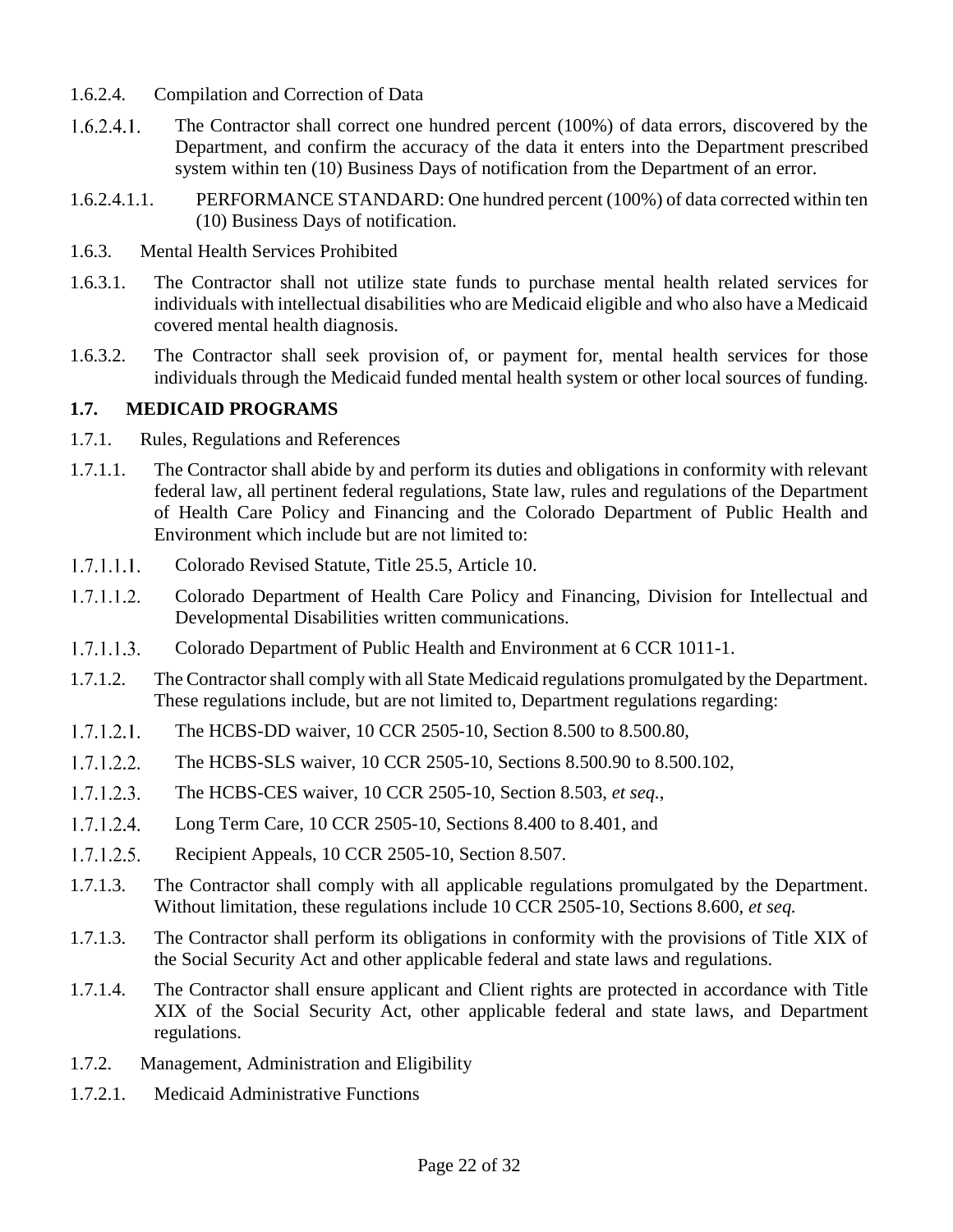- $1.7.2.1.1.$ The Contractor shall perform Medicaid administrative functions including but not limited to the following:
- 1.7.2.1.1.1. Providing access to services for all eligible LTSS Clients in accordance with Department rules and instructions on waiting list management.
- 1.7.2.1.1.2. Authorizing and administering services through the HCBS-DD, HCBS-SLS and HCBS-CES waivers in accordance with the eligibility criteria as defined by applicable state and federal statutes and regulations.
- 1.7.2.1.1.3. Providing quality assurance services which include:
- 1.7.2.1.1.3.1. Review, follow up and resolution of complaints and grievances applying Department policies and procedures for the review.
- 1.7.2.1.1.3.2. Quality Improvement Strategy (QIS) activities and reporting.
- 1.7.2.1.1.3.3. Incident reporting and response to include critical incidents.
- 1.7.2.1.1.3.4. Establish and participate in a Human Rights Committee pursuant to C.R.S 25.5-10- 209(h).
- 1.7.2.1.1.3.5. Investigation and documentation of Mistreatment, Abuse, Neglect and Exploitation (MANE) allegations.
- 1.7.3. Utilization Review
- 1.7.3.1. The Contractor shall provide staff that meet the qualifications set forth in state statutes and regulations to perform Utilization Review and administrative functions.
- 1.7.3.2. The Contractor shall conduct an Initial Functional Needs Assessment for all new applicants to HCBS-DD, HCBS-SLS, HCBS-CES waivers, and the Intermediate Care Facilities for Individuals with Intellectual Disabilities (ICF-IID). The Contractor shall enter the assessment into the BUS within (10) Business Days of completing the assessment.
- $1.7.3.2.1.$ DELIVERABLE: Initial Functional Needs Assessment
- $1.7.3.2.2.$ DUE: Within ten (10) Business Days after completing the Assessment
- $1.7.3.2.3.$ The Contractor shall verify that an individual needs an institutional level of care by receiving a Professional Medical Information Page (PMIP) signed by a medical professional and dated no earlier than six (6) months from the certification start date and no later than ninety (90) days from the assessment date of an Initial Functional Needs Assessment; and within 90 days of the certification start date for a Continued Stay Review for all applicants and individuals currently receiving services through the HCBS-DD, HCBS-SLS, HCBS-CES waivers, and the Intermediate Care Facilities for Individuals with Intellectual Disabilities (ICF-IID).That Contractor shall conduct the all Functional Needs Assessments face-to-face with the individual, at minimum, and in the place where the individual resides.
- 1.7.3.3. The Contractor shall conduct a Continued Stay Review every twelve (12) months for Clients who are continually enrolled for the HCBS-DD, HCBS-SLS and HCBS-CES waivers. The Contractor shall enter the review into the BUS within ten (10) Business Days of completing the assessment.
- 1.7.3.3.1.1. DELIVERABLE: Continued Stay Review
- 1.7.3.3.1.2. DUE: Within ten (10) Business Days after completing the Review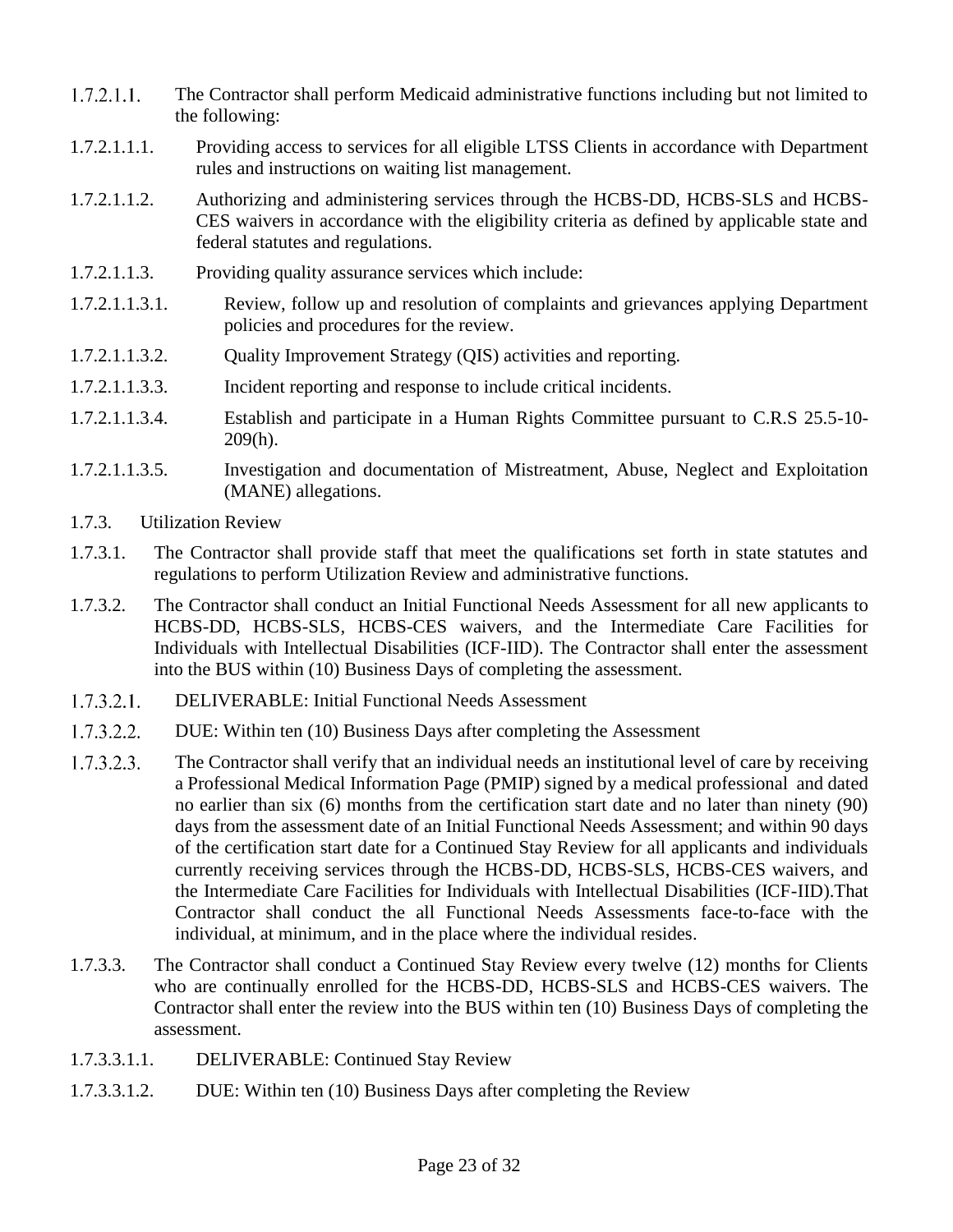- $1.7.3.3.2.$ Failure by the Contractor to complete the annual Functional Needs Assessment Update shall cause a break in payment authorization for waiver services for the Client.
- 1.7.3.3.2.1. The Contractor shall ensure that this break in payment authorization shall not affect the continued delivery of waiver services to the Client. Service costs incurred during a break in payment authorization are non-allowable costs.
- 1.7.3.3.2.2. The Contractor shall bear the sole financial responsibility of all costs incurred during this break in payment authorization and shall be responsible for reimbursing providers for any loss in funding as a result of the break in payment authorization.
- 1.7.3.4. The Contractor shall conduct a Supports Intensity Scale-A (SIS) assessment for all HCBS-DD and HCBS-SLS enrollments and reassessments as set forth by the Department's prescribed guidelines. The Contractor shall not be reimbursed for a SIS assessment prior to the individual being determined eligible for a waiver through the functional needs assessment and confirmation of financial eligibility. The Contractor shall not be reimbursed for SIS reassessments without prior authorization from the Department to conduct the SIS reassessment. The Contractor shall enter the SIS Assessment into SIS-A Online within thirty (30) Business Days of completing the assessment.
- $1.7.3.4.1.$ DELIVERABLE: SIS-A Assessment
- $1.7.3.4.2.$ DUE: Within thirty (30) Business Days of completing the assessment
- 1.7.4. Organized Health Care Delivery System (OHCDS) Functions
- 1.7.4.1. The Contractor shall execute and maintain a Medicaid Provider Agreement with the Department for all services available through the HCBS-CES, HCBS-DD and HCBS-SLS waivers.
- 1.7.4.2. The Contractor shall create and maintain documentation of all applicable Provider qualifications for services rendered under the Contractor's Medicaid Provider Agreement, whether those services are rendered by the Contractor's employees or by a Subcontractor.
- 1.7.4.3. The Contractor shall comply with 42 CFR §447.10, et seq.
- 1.7.5. Business Agency Functions
- 1.7.5.1. If the Contractor acts as a business agent that furnishes statements and receives payments in the name of another service provider, the Contractor shall execute and maintain a Medicaid Provider Agreement as a billing agent.
- $1.7.5.1.1.$ The Contractor shall comply with 42 CFR §447.10(f).
- $1.7.5.1.2.$ The Contractor shall ensure that all claims for reimbursement submitted by the Contractor acting as a business agent for another service provider shall include the rendering service provider's identification number.
- 1.7.6. Authorization and Reporting of HCBS-DD Enrollments
- 1.7.6.1. The Contractor shall obtain prior authorization from the Department for all enrollments into the HCBS-DD waiver.
- 1.7.6.2. In accordance with 8.500.7.E, the Contractor shall inform the Department of all vacancies in the HCBS-DD waiver. Vacancies shall be submitted to the Department within ten (10) Business Days.
- $1.7.6.2.1.$ DELIVERABLE: HCBS-DD Vacancy Reporting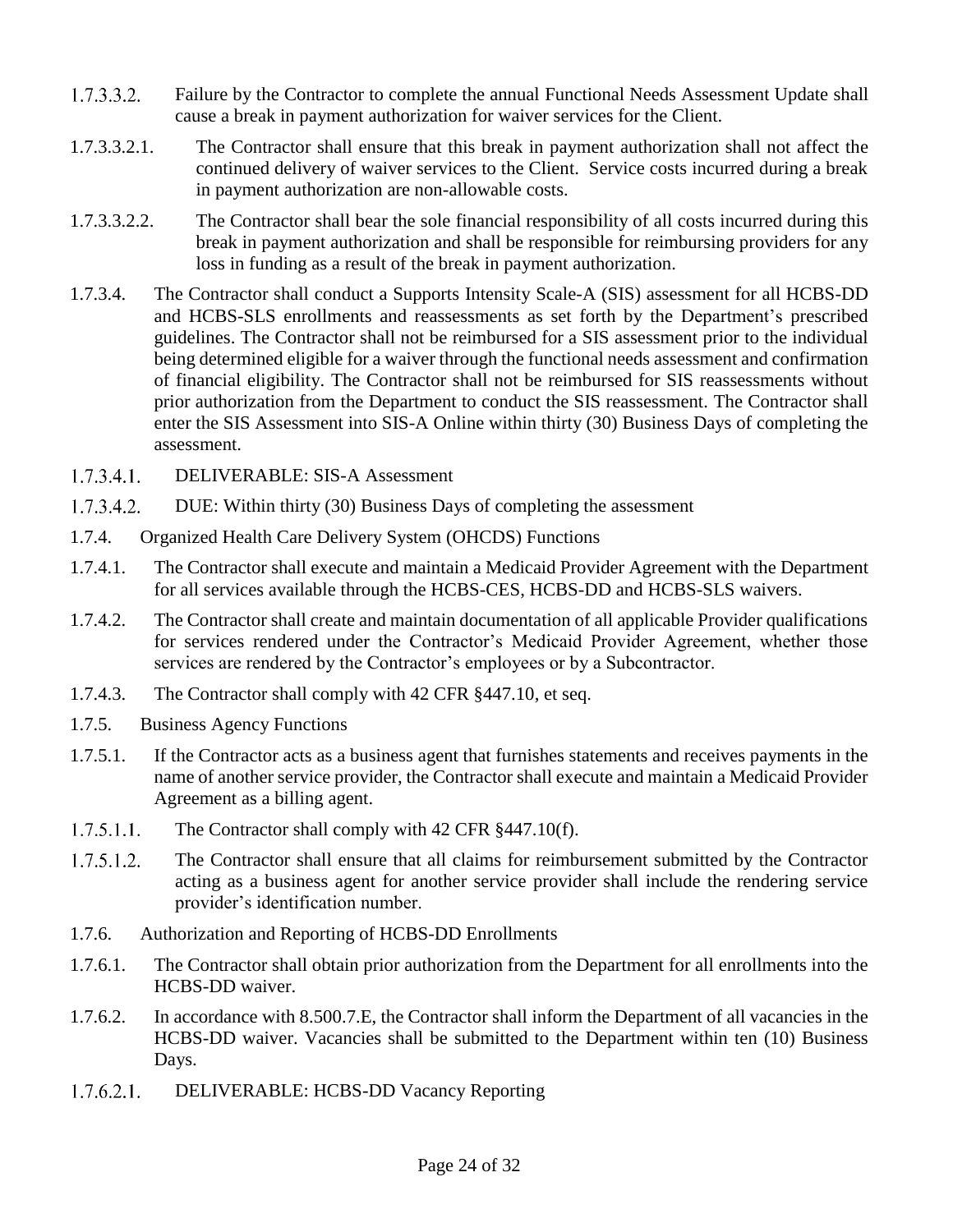- $1.7.6.2.2.$ DUE: Within ten (10) Business Days of vacancy.
- 1.7.6.3. The Contractor shall report all enrollment dates or changes to enrollment status for the HCBS-DD waiver to the Department within ten (10) Business Days.
- $1.7.6.3.1.$ DELIVERABLE: HCBS-DD Enrollment Date and Enrollment Change Reporting
- $1.7.6.3.2.$ DUE: Within ten (10) Business Days of enrollment or change to enrollment status.
- 1.7.7. Management Information Systems and Reporting
- 1.7.7.1. The Contractor shall comply with reporting and billing policies and procedures established by the Department, participate in the State's management information systems and adhere to the information system requirements provided by the Department for these systems. These systems include, but are not limited to: the DDD Web Application Portal/Community Contract and Management System (CCMS), interChange (iC) and the Benefits Utilization System (BUS).
- 1.7.7.2. The Contractor shall:
- Utilize the Department prescribed system for the purpose of Client information management.  $1.7.7.2.1.$
- $1.7.7.2.2.$ Submit PARs for entry into the Department prescribed system according to direction from the Department or its contractors.
- $1.7.7.2.3.$ Provide accurate documentation of administrative and case management activities required under this Contract. Timely documentation shall be completed within ten (10) Business Days and entered into the Department prescribed system.
- $1.7.7.2.4.$ Incident Reports
- 1.7.7.2.4.1. Maintain a database system to review the frequency and type of all reportable incidents for individuals the contractor provides case management services for in accordance with Department regulations.
- 1.7.7.2.4.2. The Contractor shall have a written policy and procedure for timely reporting, recording and reviewing of incidents in accordance with 10 CCR 2505-10 8.608.6(A). This policy and procedure shall be made available to the Department upon request.
- $1.7.7.2.5.$ Provide Critical Incident Reporting that includes:
- 1.7.7.2.5.1. Reporting critical incidents to the Department proscribed system as soon as possible, but no later than noon the business day following notification.
- 1.7.7.2.5.2. Ensuring all suspected incidents of Mistreatment, Abuse, Neglect, and Exploitation are immediately reported consistent with current statute; section 19-10-103 C.R.S. Colorado Children's Code, section 18-8-115 C.R.S (Colorado Criminal Code- Duty to Report a Crime), and section 26-3.1-102, C.R.S (Social Services Code-Protective Services)
- 1.7.7.2.5.3. Entering all follow-up information in the Department prescribed system and maintain detailed documentation of actions completed.
- 1.7.7.2.5.4. Reviewing and analyzing all incidents to identify trends and problematic practices and documenting appropriate corrective action in accordance with 10 CCR 2505-10 8.608.6(F).
- $1.7.7.2.6$ Provide Critical Incident Reporting that includes: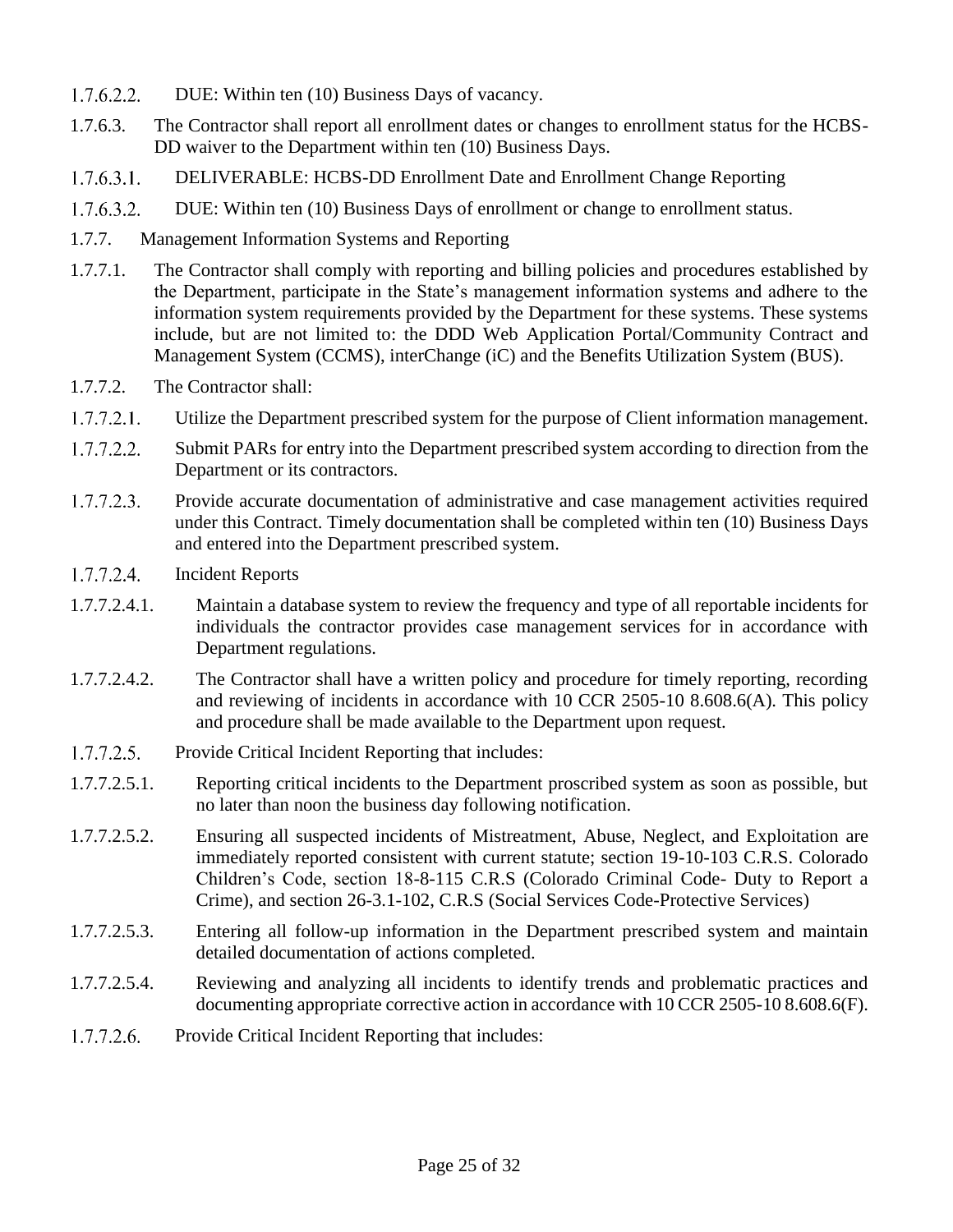- 1.7.7.2.6.1. Providing incident report data on the Department prescribed template or format approved by the Department for the purpose of the Department's quarterly aggregation of the number and type of incidents. This shall include reviewing and analyzing incidents to identify trends and problematic practices and documenting appropriate corrective action.
- 1.7.7.2.6.2. Trend analysis may include an examination of information including but not limited to:
- 1.7.7.2.6.2.1. A comparison of incident types and number of incidents over a period of time
- 1.7.7.2.6.2.2. Number of type of incident by provider, site, time, location, individual involved, staff involved, and/or any additional relevant information
- 1.7.7.2.6.2.3. An examination of potential reasons for the increase or decrease in incidents by total number, provider, individual, or staff
- 1.7.7.2.6.2.4. An examination of preventative measures that can be implemented to reduce the number or frequency of future incidents
- 1.7.7.2.6.2.5. Implementation of a plan of action or any future actions to take place
- 1.7.7.2.6.2.6. An analysis of whether or not the plan of action and changes made were effective or if additional changes need to occur
- 1.7.7.2.6.3. Performing critical incident trend analyses quarterly that shall be delivered to the Department for review and approval.
- 1.7.7.2.6.3.1. DELIVERABLE: Critical Incident Trend Analyses
- 1.7.7.2.6.3.2. DUE: Quarterly by October 31st, January31st, April 30th and July 31<sup>st</sup> Corrective Action Plan
- 1.7.8. When the Department determines that the Contractor is not in compliance with any term of this Contract, the Contractor, upon written notification by the Department, shall develop a corrective action plan. Corrective action plans shall include, but not be limited to:
- 1.7.8.1. A detailed time frame specifying the actions to be taken,
- 1.7.8.2. Contractor's employee(s) responsible for implementing the actions,
- 1.7.8.3. The implementation time frames and a date for completion.
- 1.7.9. The Contractor shall submit the Corrective Action Plan to the Department within ten (10) Business Days of the receipt of a written request from the Department.
- 1.7.9.1. DELIVERABLE: Corrective Action Plan
- 1.7.9.2. DUE: Within ten (10) Business Days of receipt of a written request from the Department.
- 1.7.10. The Contractor shall notify the Department in writing, before the due date if it will not be able to present the Corrective Action Plan within the three (3) Business Days. The Contractor shall explain the rationale for the delay and the Department may grant an extension, in writing, of the deadline for the Contractor's compliance.
- 1.7.11. Upon receipt of the Contractor's corrective action plan, the Department will accept, modify or reject the proposed Corrective Action Plan. Modifications and rejects shall be accompanied by a written explanation.
- 1.7.11.1. In the event of a rejection of Contractor's Corrective Action Plan the Contractor shall re-write the corrective action plan and resubmit it to the Department for review.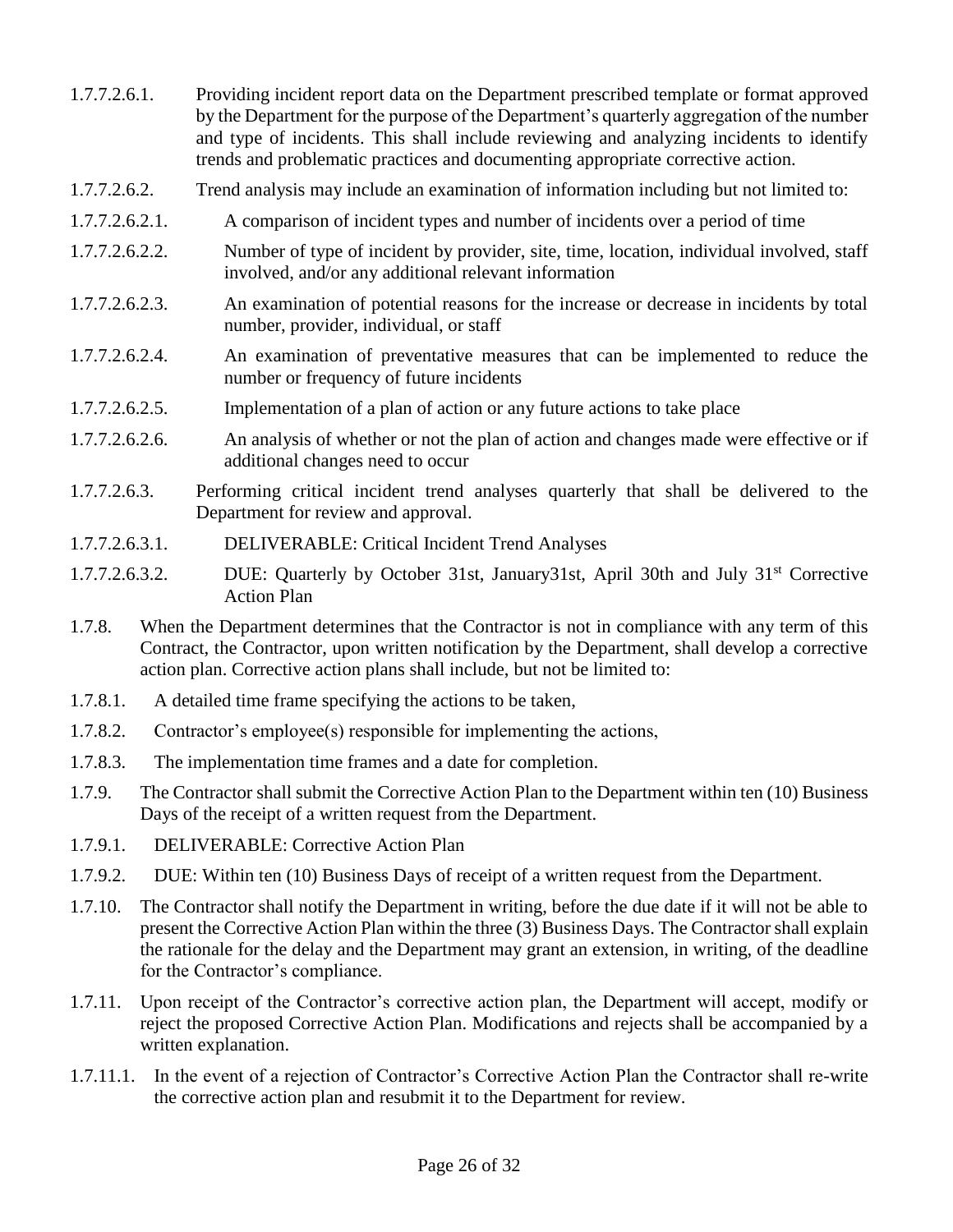- $1.7.11.1.1.$ DELIVERABLE: Revised Corrective Action Plan.
- $1.7.11.1.2.$ DUE: Within five (5) Business Day of the Department's rejection.
- 1.7.12. Upon acceptance by the Department the Contractor shall implement the corrective action plan.
- 1.7.13. If corrections are not made by the timeline and quality specified by the Department then funds may be withheld from this contract. Payments of funds from this contract will resume beginning the month that the correction is made and accepted by the Department.

# **1.8. ACCOUNTING**

- 1.8.1. The Contractor shall use a recognized system of accounting to accurately reflect the details of the business.
- 1.8.2. The Contractor shall establish and maintain internal control systems and standards that apply to the operation of the organization.
- 1.8.3. The Contractor shall establish any necessary cost accounting systems to identify the application of funds and record the amounts spent.
- 1.8.4. The Contractor shall document all transactions and funding sources and this documentation shall be available for examination by the Department within ten (10) Business Days of the Department's request.
- 1.8.4.1. DELIVERBALE: Transaction and Funds Documentation.
- 1.8.4.2. DUE: Within ten (10) Business Days of the Department's Request.

# **1.9. CLOSEOUT PERIOD**

- 1.9.1. The Contract shall have a Closeout Period.
- 1.9.1.1. The Closeout Period shall begin on the earlier of ninety (90) days prior to the end of the last renewal year of the Contract or notice by the Department of non-renewal. The Closeout Period shall end on the day that the Department has accepted the final deliverable for the Closeout Period, as determined in the Department-approved and updated Closeout Plan, and has determined that the closeout is complete.
- $1.9.1.1.1.$ This Closeout Period may extend past the termination of the Contract and the requirements of the Closeout Period shall survive termination of the Contract.
- 1.9.2. Closeout Period
- 1.9.2.1. During the Closeout Period, the Contractor shall complete all of the following:
- $1.9.2.1.1.$ Implement the most recent Closeout Plan or Closeout Plan Update that has been approved by the Department, as described in Section 1.10.3 and complete all steps, deliverables and milestones contained in the most recent Closeout Plan or Closeout Plan Update that has been approved by the Department.
- $1.9.2.1.2.$ Provide to the Department, or any other contractor at the Department's direction, all reports, data, systems, deliverables and other information reasonably necessary for a transition as determined by the Department or included in the most recent Closeout Plan or Closeout Plan Update that has been approved by the Department.
- Ensure that all responsibilities under the Contract have been transferred to the Department, or  $1.9.2.1.3.$ to another contractor at the Department's direction, without significant interruption.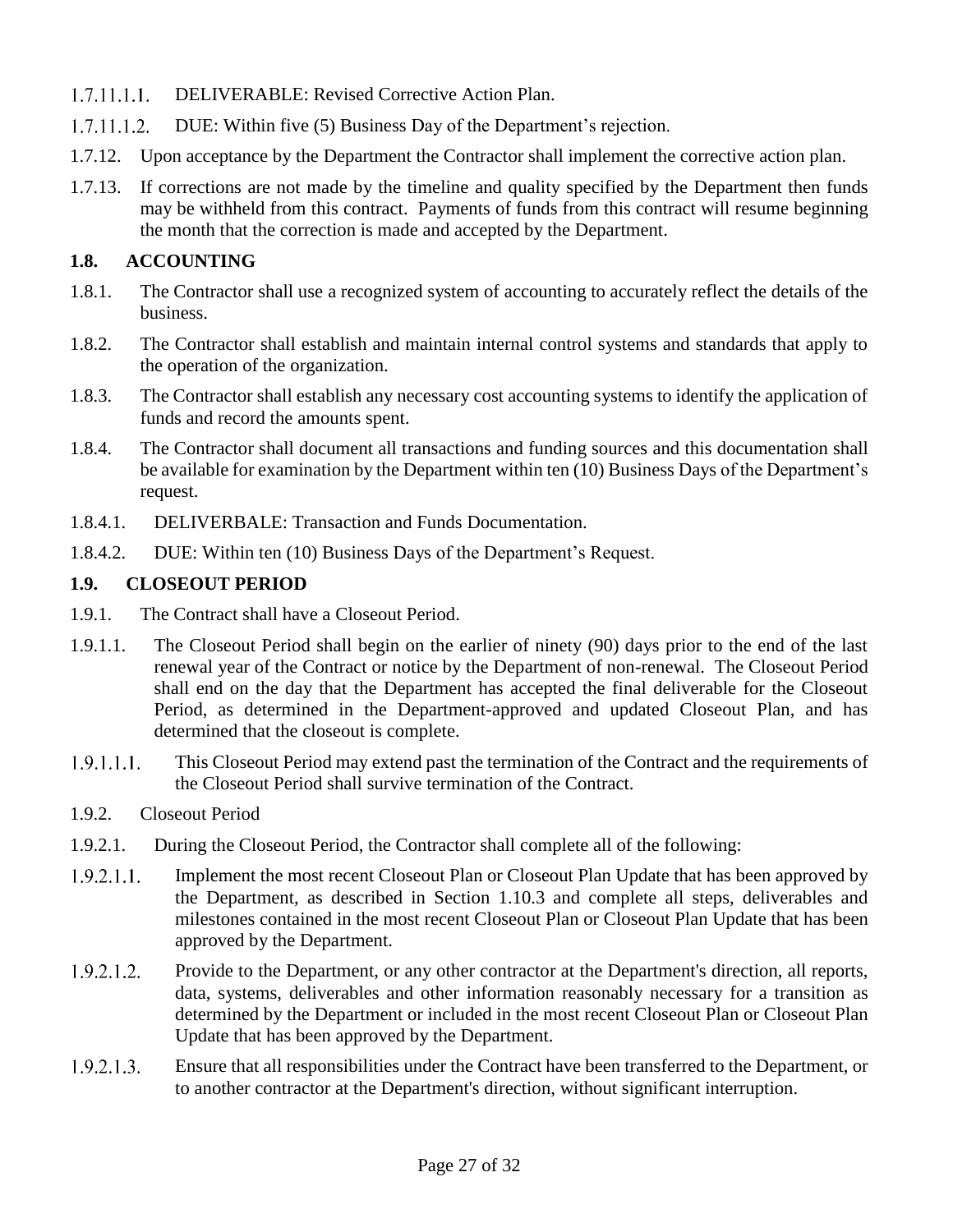- Notify any Subcontractors of the termination of the Contract, as directed by the Department.  $1.9.2.1.4.$
- $1.9.2.1.5.$ Notify all Clients that the Contractor will no longer be the Community Centered Board. The Contractor shall create these notifications and deliver them to the Department for approval. Once the Department has approved the notifications, the Contractor shall deliver these notifications to all Clients, but in no event shall the Contractor deliver any such notification prior to approval of that notification by the Department.
- 1.9.2.1.5.1. DELIVERABLE: Client Notifications
- 1.9.2.1.5.2. DUE: Thirty (30) days prior to termination of the Contract
- $1.9.2.1.6.$ Continue meeting each requirement of the Contract as described in the Department-approved and updated Closeout Plan, or until the Department determines that specific requirement is being performed by the Department or another contractor, whichever is sooner. The Department will determine when any specific requirement is being performed by the Department or another contractor, and will notify the Contractor of this determination for that requirement.
- 1.9.2.2. The Department will perform a closeout review to ensure that the Contractor has completed all requirements of the Closeout Period. In the event that the Contractor has not completed all of the requirements of the Closeout Period by the date of the termination of the Contract, then any incomplete requirements shall survive termination of the Contract.
- 1.9.3. Closeout Planning
- 1.9.3.1. Closeout Plan
- $1.9.3.1.1.$ The Contractor shall create a Closeout Plan that describes all requirements, steps, timelines, milestones and deliverables necessary to fully transition the services described in the Contract from the Contractor to the Department to another contractor selected by the Department to be the Community Centered Board contractor after the termination of the Contract. The Closeout Plan shall also designate an individual to act as a closeout coordinator, who will ensure that all requirements, steps, timelines, milestones and deliverables contained in the Closeout Plan are completed and work with the Department and any other contractor to minimize the impact of the transition on Clients and the Department. The Contractor shall deliver the Closeout Plan to the Department for review and approval.
- 1.9.3.1.1.1. DELIVERABLE: Closeout Plan
- 1.9.3.1.1.2. DUE: Thirty (30) days following the Effective Date
- $1.9.3.1.2.$ The Contractor shall update the Closeout Plan, at least annually, to include any technical, procedural or other changes that impact any steps, timelines or milestones contained in the Closeout Plan, and deliver this Closeout Plan Update to the Department for review and approval.
- 1.9.3.1.2.1. DELIVERABLE: Closeout Plan Update
- 1.9.3.1.2.2. DUE: Annually, by July 15th of each year

#### **SECTION 2.0 COMPENSATION AND INVOICING**

## **2.1. STATE FUNDED PROGRAM COMPENSATION**

2.1.1. In consideration for the services provided by the Contractor under the terms of this Contract, the Department shall reimburse the Contractor as follows: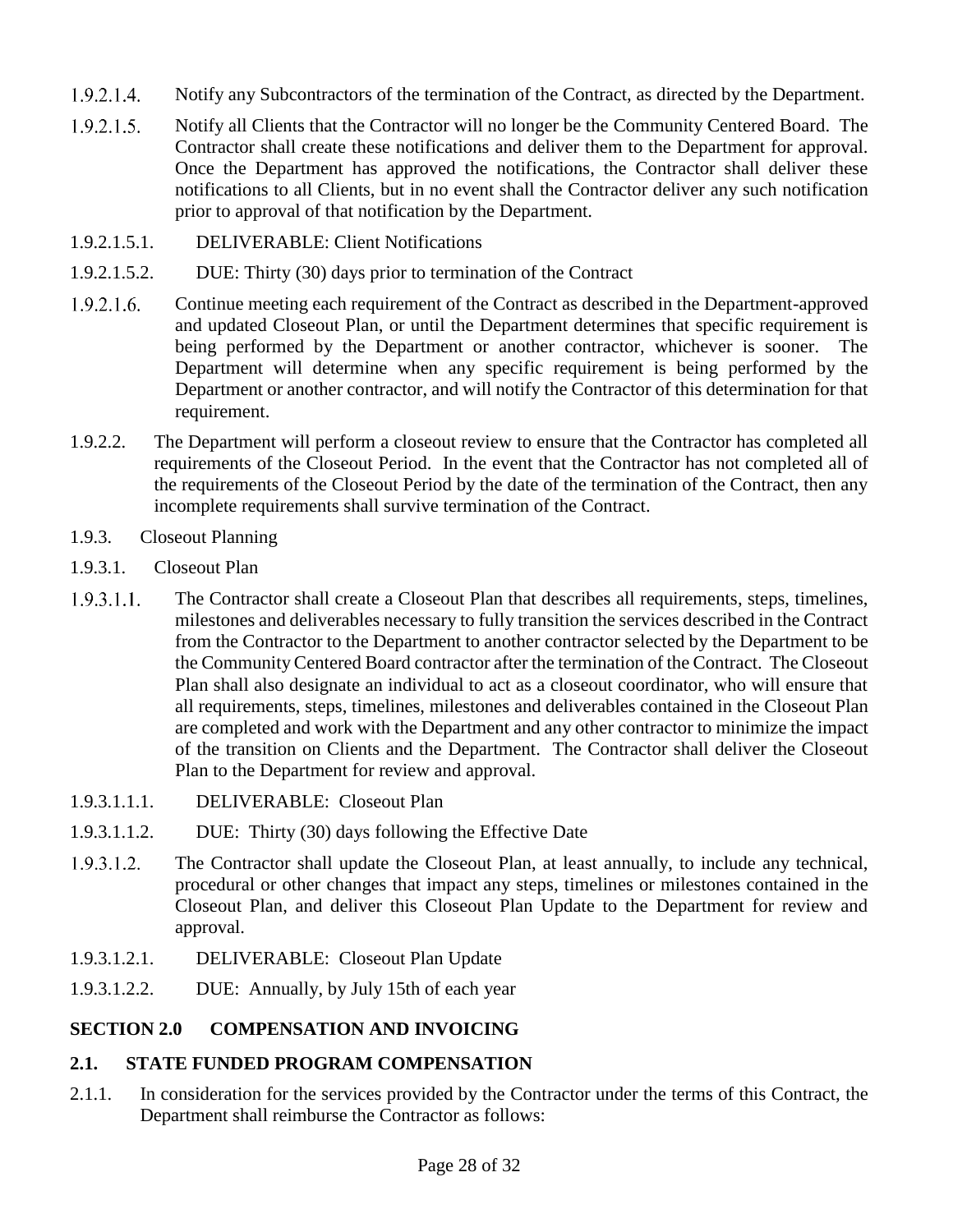- 2.1.1.1. The Department shall pay to the Contractor the amount due for State-funded services, as allocated, within thirty (30) days of presentation of a billing and upon approval of the Department.
- $2.1.1.1.1.$ The Contractor shall submit its bill in a format prescribed by the Department and in accordance with the method of payment described in this Section.
- 2.1.1.2. The Contractor shall receive payment as it is earned, in whole or in part, from available State funds in an amount not to exceed the amount listed in Section 7, Payments to Contractor, Subsection A, Maximum Amount, for the purchase of services under all program contracts. The liability of the State, at any time, for such payment shall be limited to the unexpended amount remaining of such funds.
- 2.1.1.3. Increases or decreases in the amount of State funding during the term of this Contract may be made by written notice by the State to the Contractor or by amendment of the Contract for the following circumstances:
- $2.1.1.3.1.$ If necessary to fully utilize program appropriations.
- $2.1.1.3.2.$ Adjustments to reflect prior year final contract utilization and current year expenditures.
- $2.1.1.3.3.$ Supplemental appropriation changes resulting in an increase or decrease in the amounts originally appropriated and available for the purposes of this program.
- $2.1.1.3.4.$ Closure of programs and/or termination of related contracts.
- $2.1.1.3.5.$ Delay or difficulty in implementing new programs or services.
- $2.1.1.3.6.$ Other special circumstances as deemed necessary by the Department.
- 2.1.1.4. Payments shall be made in accordance with rates determined by the Department and may be amended during the term of the contract. When the Contractor's maximum allocation of State money has been paid to the Contractor, no additional funds shall be provided under this Contract.
- 2.1.1.5. Payment pursuant to this Contract is contingent upon the Contractor, or subcontractor(s), securing and properly maintaining all necessary licenses, certifications, approvals, etc., required to properly provide the services or goods covered by the contract.
- 2.1.1.6. In the event that the Contractor is not able to comply with the terms of this Contract due to a decrease in funds or change in rules, the Contractor may submit a request to renegotiate this Contract or request a waiver of the rules governing the provision of services in accordance with 10 CCR 2505-10, section 8.600.5.G, as it currently exists or may hereafter be promulgated or amended. If the Department approves the renegotiation of terms, this Contract shall be amended to incorporate approved renegotiated Contract provisions or approved waivers. If the amended Contract is not signed within thirty (30) days of being submitted to the Contractor, then this Contract shall terminate upon the expiration of thirty (30) days.
- 2.1.2. Disbursement of Funds
- 2.1.2.1. Disbursement of funds for services and supports shall be made through the  $1/12<sup>th</sup>$  per month Disbursement Method for Family Support Services, Adult State Supported Living Services, Management and General Administration and Case Management Services. Funds disbursed on a 1/12<sup>th</sup> basis shall be expended within the program area where disbursed.
- 2.1.2.2. Funds for Eligibility Determination and Waiting List Management shall be distributed as determined by the Department.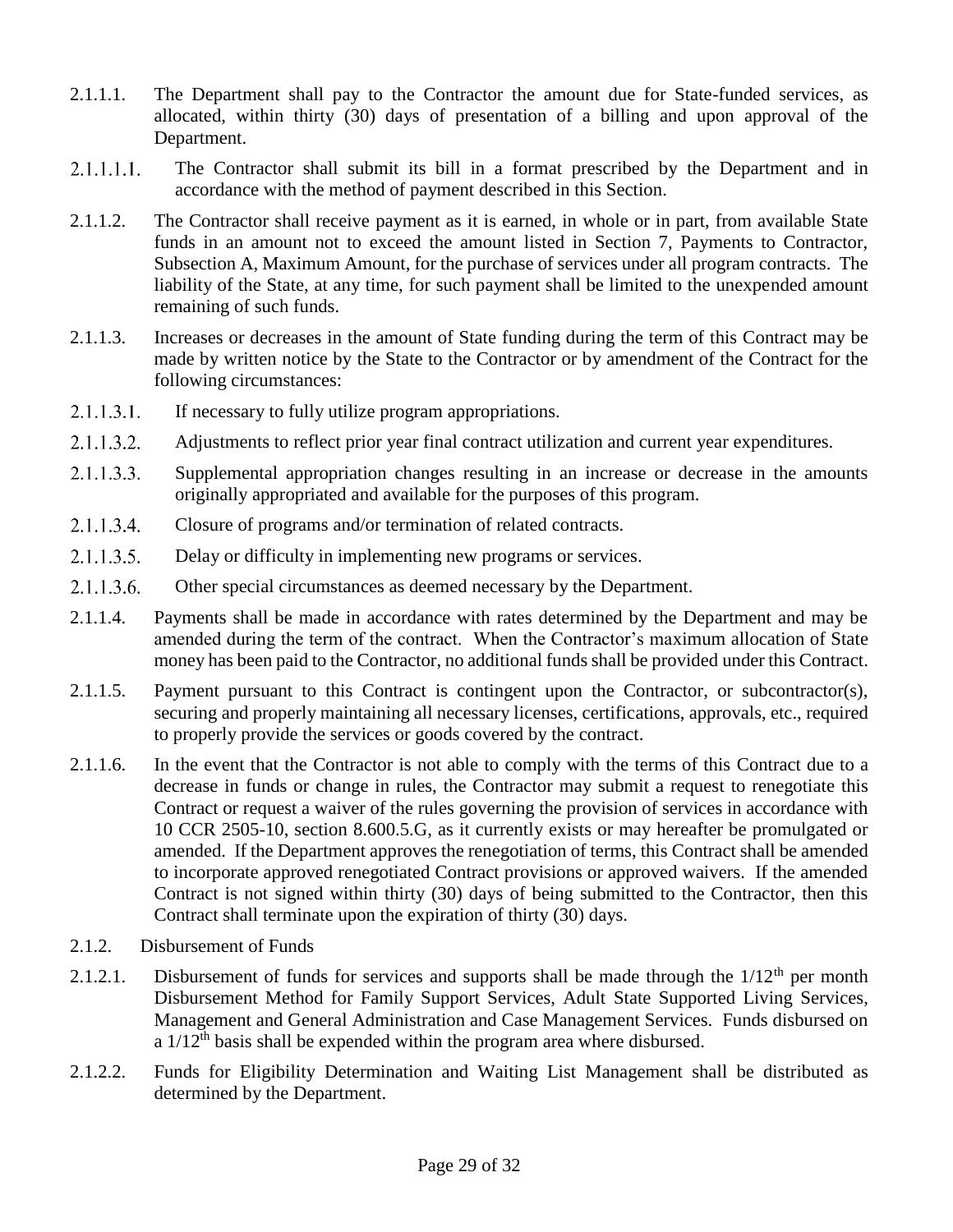- 2.1.3. Unexpended Service Funds
- 2.1.3.1. Performance Standards and audited program expenditures, for funds disbursed, are criteria used to determine the Contractor's compliance with the terms of this Contract for funds that have been disbursed and expended for Direct Services.
- 2.1.3.2. The Contractor shall remit any Direct Service funds disbursed under this Contract for FSSP, State SLS, and OBRA-SS that are not expended by close of the State's fiscal year. If the Contractor does not expend all Direct Service funds, the Department shall invoice for repayment of all unspent funds by October 31<sup>st</sup> of the following fiscal year. If the Contractor does not expend all Direct Service funds, the Department shall invoice for repayment Management and General Administration funds to ensure fees do not exceed fifteen percent.
- $2.1.3.2.1.$ The Contractor shall notify the Department of any discrepancies within ten (10) Business Days of receiving this invoice.
- Repayment of all funds shall be remitted to the Department by December  $31<sup>st</sup>$  of the following  $2.1.3.2.2.$ fiscal year.
- 2.1.4. Adjustments to Fund Disbursement Amounts
- 2.1.4.1. The Department reserves the right to make adjustments during the Contract period and postperiod adjustment to disbursements following the end of the Contract period, or an adjustment to the fiscal year contract if:
- $2.1.4.1.1.$ The Contractor does not achieve the Performance Standards identified for each program.
- $2.1.4.1.2.$ The disbursements of Management and General Administration Fees exceed fifteen percent (15%) of the total Direct Service and Case Management Fee funds disbursed.
- $2.1.4.1.3.$ The Contractor has not remitted unexpended service funds as set forth in Section 2.1.3 of this **Contract**

## **2.2. MEDICAID ADMINISTRATIVE COMPENSATION**

- 2.2.1. Medicaid Administrative Rates
- 2.2.1.1. The Department shall pay the Contractor for the Medicaid Program at the rates shown in the following table:
- $2.2.1.1.1.$ Medicaid Administrative Rate Table

| <b>DESCRIPTION</b>                      | <b>RATE</b>                 |
|-----------------------------------------|-----------------------------|
| <b>IDD DETERMINATION</b>                | \$257.40                    |
| <b>QUALITY ASSURANCE</b>                | \$25.86                     |
| <b>UTILIZATION REVIEW</b>               | \$82.44                     |
| <b>PASRR</b>                            | \$54.17                     |
| <b>OBRA-SS PRE-ADMISSION EVALUATION</b> | \$150.50                    |
| <b>SIS-A ASSESSMENTS</b>                | \$236.35                    |
| PASRR PSYCHOLOGICAL EVALUATION          | Actual Costs up to \$429.37 |
|                                         | per evaluation              |

2.2.1.2. The Department may modify the rates shown in this section based on the Medicaid Provider rate increases authorized by the Colorado legislature or due to an administrative error. In the event that the Department does modify these rates, the Department may modify them through the use of an Option Letter.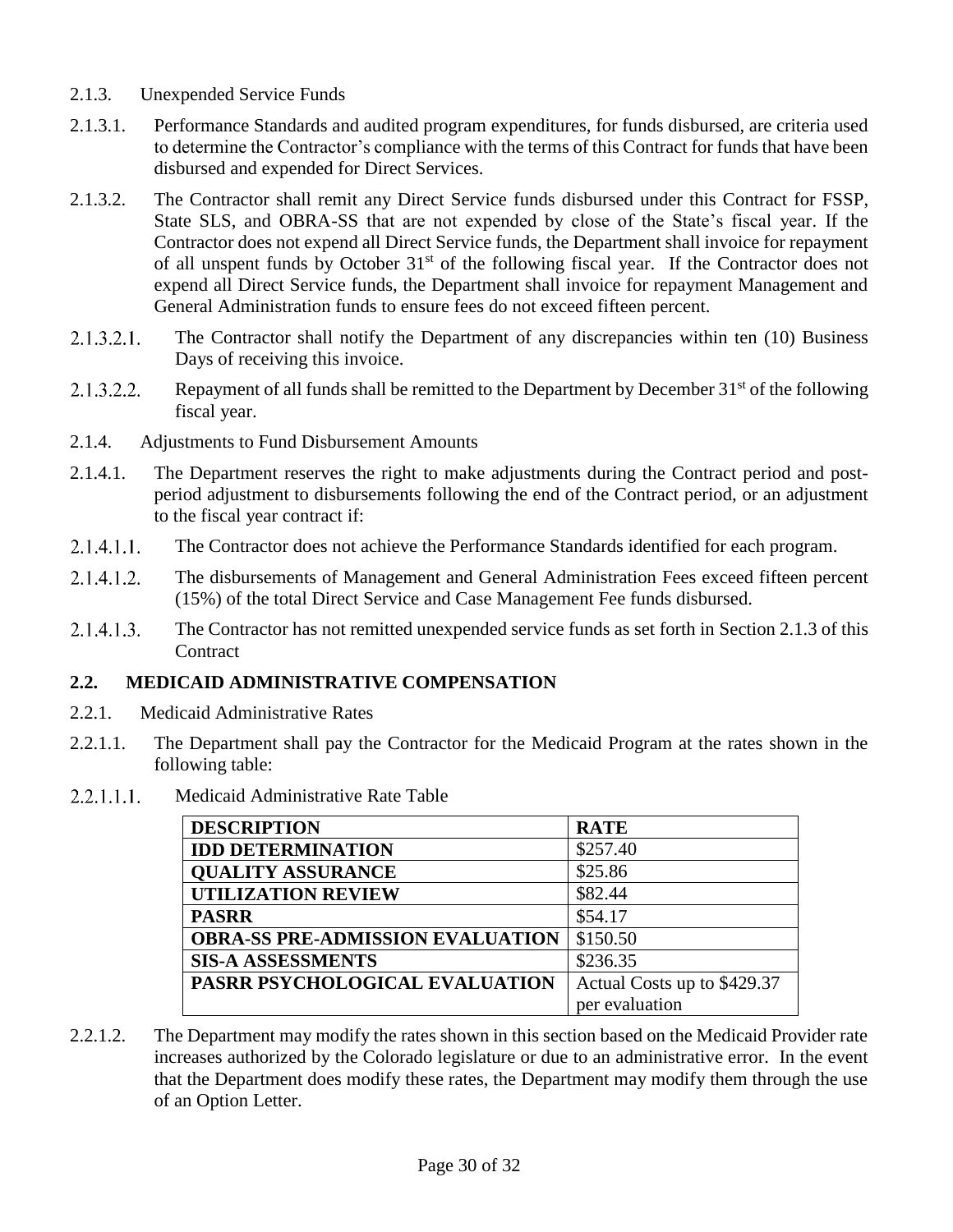#### 2.2.2. Billing/Payment Procedure

2.2.2.1. Unless otherwise provided, and where appropriate, the Department shall establish billing procedures and pay the Contractor the for Utilization Review and Administrative Functions, at a rate determined by the Department, performed and accepted pursuant to the terms of this Contract.

# **2.3. INVOICING AND PAYMENT PROCEDURES**

- 2.3.1. Intellectual and Developmental Disability Determinations
- 2.3.1.1. The Contractor shall input all disability determinations into the Department prescribed system. The Department will pay disability determinations, based on data pulled from the Department prescribed system on the eighteenth (18) day of the month for determinations from the previous month.
- 2.3.2. Quality Assurance
- 2.3.2.1. The Contractor shall input all PARs into the Department prescribed system after completing the service plan. The Department will pay all active PARs based on data pulled from the Department prescribed system on the eighteenth (18) day of the month for PARs from the previous month.
- 2.3.3. Utilization Review
- 2.3.3.1. The Contractor shall input all Utilization Reviews into the Department prescribed system. The Department will pay for Initial Assessments, Continued Stay Reviews, and Waitlist Assessments from data pulled from the Department prescribed system on the eighteenth (18) day of the month for assessments from the previous month. The Department shall not pay for Waitlist Reviews completed for those HCBS waivers that do not have a waiting list.
- 2.3.4. PASRR
- 2.3.4.1. The Contractor shall invoice the Department by the last day of the month for all Pre-Admission Screenings and Resident Reviews. The Contractor may invoice for Psychological Evaluations for up to four hundred twenty three dollars and forty four cents (\$423.44) of the total cost. The Department will pay for all screenings and reviews once the invoice is reviewed and accepted.
- 2.3.5. OBRA-SS Pre-Admission Evaluation
- 2.3.5.1. The Contractor shall invoice the Department by the last day of the month for all OBRA-SS Pre-Admission Evaluations. The Department will pay for all evaluations once the invoice is reviewed and accepted.
- 2.3.6. SIS Assessments
- 2.3.6.1. The Contractor shall input all SIS assessments into SIS Online by the last day of the month. The Contractor shall invoice the Department for all completed assessments by the fifteenth (15) day of the month for all assessments from the previous month. The Department will pay for all assessments once the invoice is reviewed and accepted. All invoices shall be submitted on the format prescribed by the Department.
- 2.3.7. The due dates identified in this section shall be adhered to, and information entered into the Department's prescribed systems and/or submitted to the Department by a date identified in this section. For the month of June, the Department will notify the contractor of the modified due date to account for year-end closing.
- 2.3.8. Payment and Billing Errors